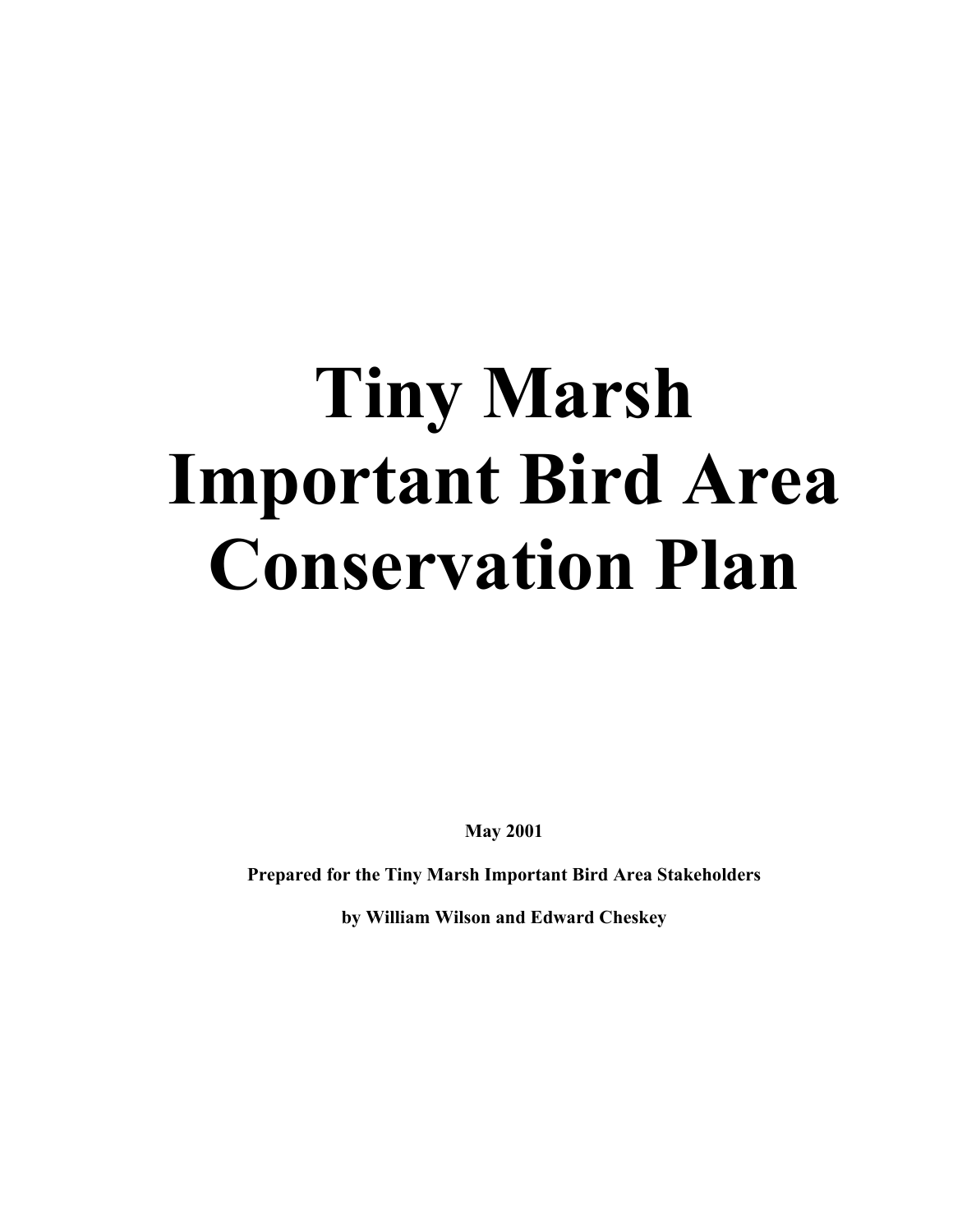| 11 1 |  |
|------|--|
|      |  |
|      |  |
|      |  |
|      |  |
|      |  |
|      |  |
|      |  |
|      |  |
|      |  |
|      |  |
|      |  |
|      |  |
|      |  |
|      |  |
|      |  |
|      |  |

## **Table of Contents**

# **Table of Figures**

| <b>LADIU VI FIGULUS</b> |  |
|-------------------------|--|
|                         |  |
|                         |  |
|                         |  |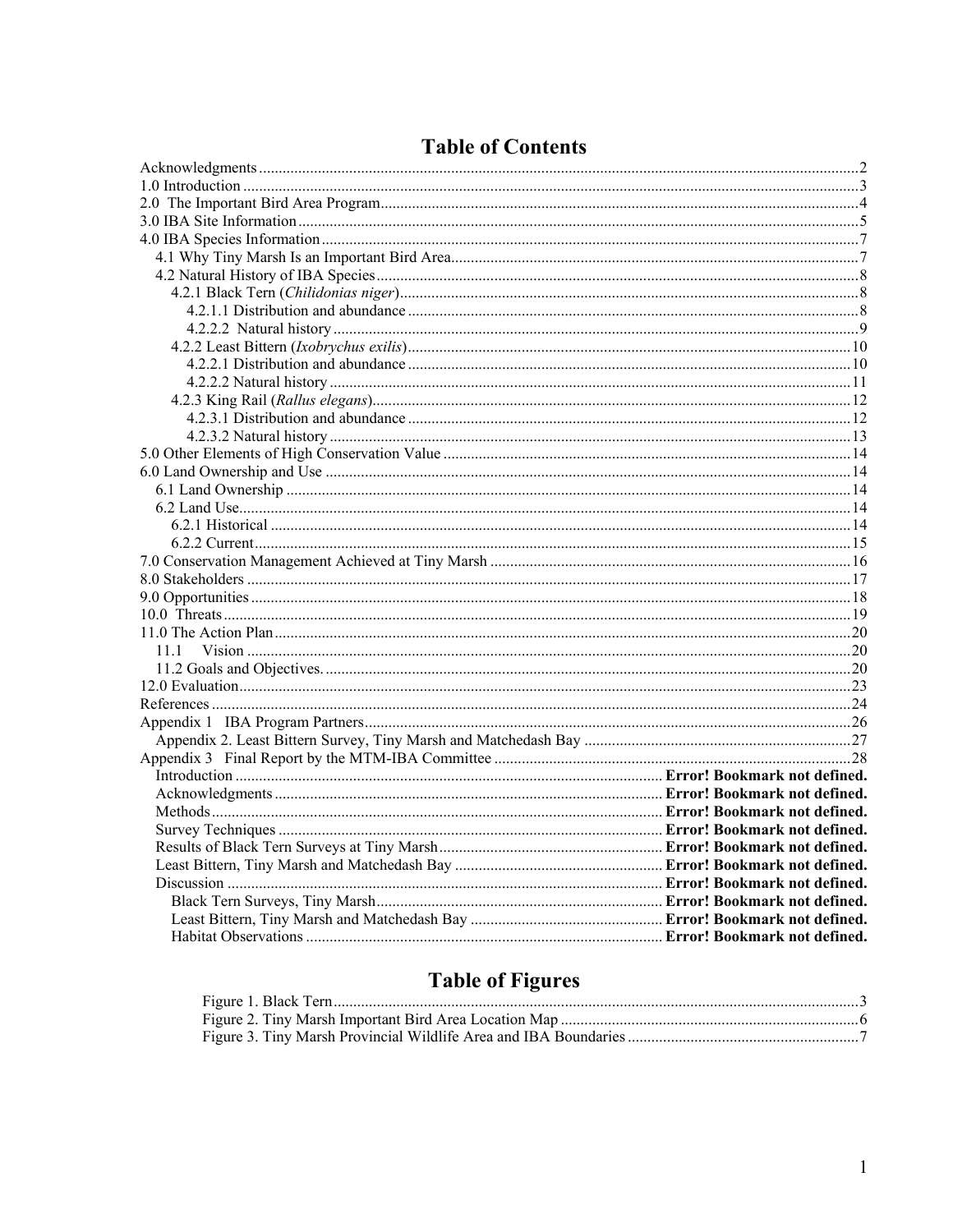## <span id="page-2-0"></span>**Acknowledgments**

The Important Bird Area (IBA) Program is part of the Natural Legacy 2000 program, a nationwide initiative to conserve wildlife and habitats on private and public lands. We gratefully acknowledge the financial support of the Government of Canada's Millennium Partnership Program. We also acknowledge the financial support of the Charles Stewart Mott Foundation to Great Lakes Basin Important Bird Areas.

Canadian Nature Federation and Bird Studies Canada are the national partners of BirdLife International in Canada. The Federation of Ontario Naturalists is responsible for site conservation planning in Ontario IBAs.

The following people, listed alphabetically by last name, were part of the Tiny Marsh IBA Steering committee. They have contributed considerable time and effort to the development of this conservation plan, and the conservation of Tiny Marsh:

Jim Broadfoot, Robin Craig, Andy Fletcher, Dorothy and Sid Hadlington, Margo Holt, Mike Lavin, Bob Livsey, Dave McLachlin, Dan Middleton, Kevin Rich, and Jim and Pat Woodford.

The following agencies and organizations have contributed to the development of this conservation plan: MTM Conservation Association Inc. Ducks Unlimited Canada Canadian Wildlife Service Ontario Ministry of Natural Resources Orillia Field Naturalists Midland-Penetanguishene Field Naturalists

Photographic credit: Figure 1. Black Tern: Bird Studies Canada

## **Citation:**

Wilson, W.G. and E.D. Cheskey 2001. *Tiny Marsh Important Bird Area Conservation Plan*. Can. Nature Fed., Bird Studies Can., Fed. of Ont. Naturalists. 26 pages plus 3 appendices.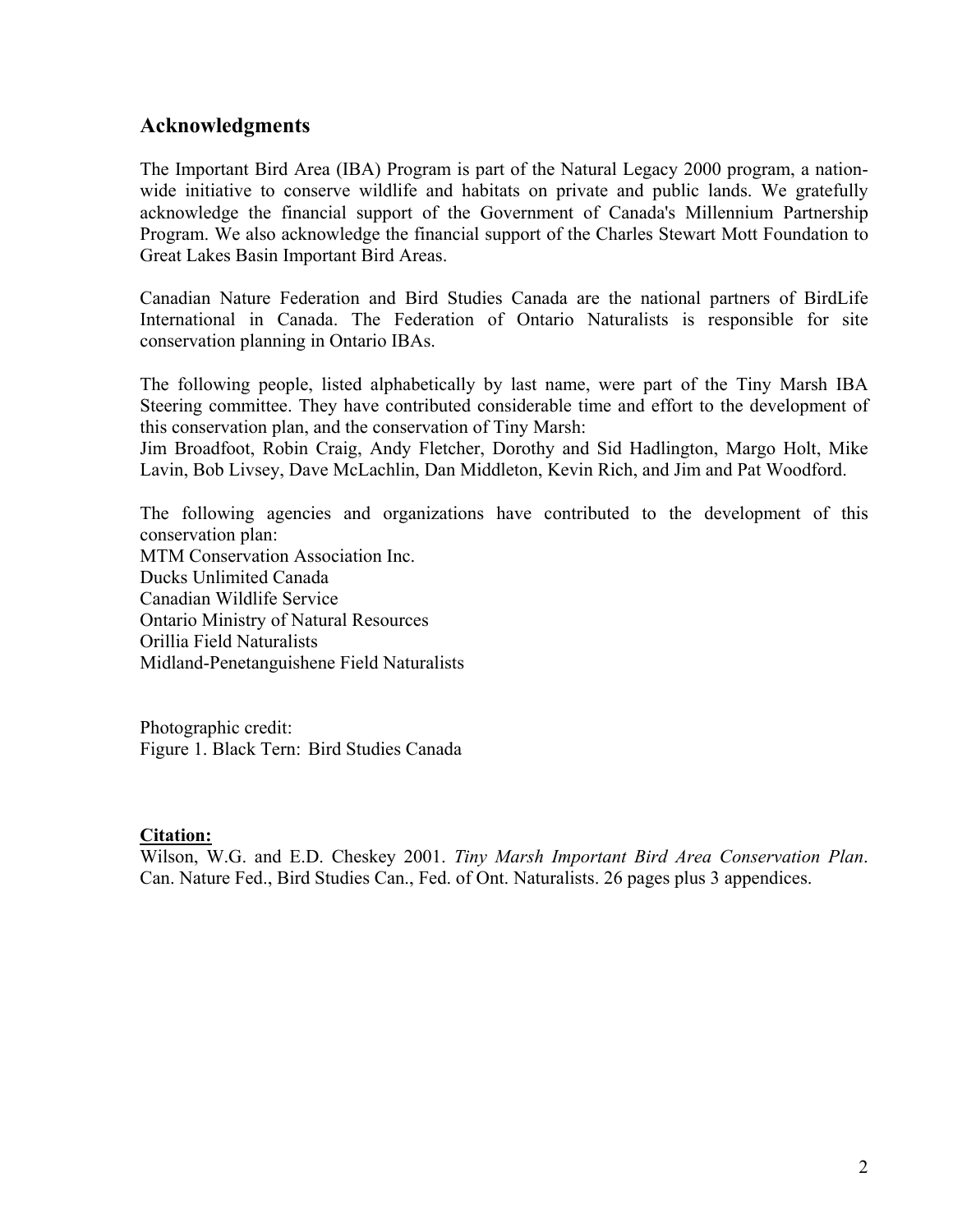## <span id="page-3-0"></span>**1.0 Introduction**

Camille was mesmerized by the aerial acrobatics of the elegant, sooty black birds swooping and darting in pursuit of flying insects over the expanse of open water. His eyes followed the ballet back and forth. "I wish I could fly," he told me, giving voice to my exact thoughts. If ever a bird made me want to fly, it had to be this species, a master of graceful and effortless flight. Later, reflecting on his first "birdathon," Camille confided that Black Tern was his favourite species and proceeded to put the images in his head onto paper.<sup>1</sup>

Perhaps the best location to observe the Black Tern in southern Ontario is Tiny Marsh. Tiny Marsh IBA is located in south-central Ontario, near Elmvale, approximately three kilometres inland from Nottawasaga Bay, the southernmost lobe of Georgian Bay. This conservation plan will take you to the 8.5 square kilometres of marshes, open water, bog, and upland forest, where the headwaters of the Wye River start. Hundreds of Black Terns use Tiny Marsh for nesting and feeding, along with an impressive range and number of wetland-dependent species. These species and their habitats are the focus of this conservation plan. The plan is intended to assist those responsible for or interested in the Tiny Marsh, its birds, and nature, with conservation planning, management, and actions well into the future.

This conservation plan is intended to be a "work in progress." Sections describing the site, its birds, and the institutional arrangements are presented in Chapters 3 to 7. Chapter 8 is about the stakeholder activity in the area, while Chapters 9 and 10 explore opportunities within the Important Bird Area (IBA) for conservation as well as identifying threats to the IBA species. Chapter 11 elaborates the conservation action plan, presenting the vision, goals, objectives, and strategies. The vision of the Tiny Marsh IBA follows:

*The Tiny Marsh Important Bird Area will be conserved and managed to protect its populations of resident and migratory birds, as a place where birds can be monitored, studied, and enjoyed for the ecological, educational, and economic benefits to the people of Simcoe County and beyond.* 

 *Figure 1. Black Tern* 



<span id="page-3-1"></span> $\frac{1}{1}$  E. Cheskey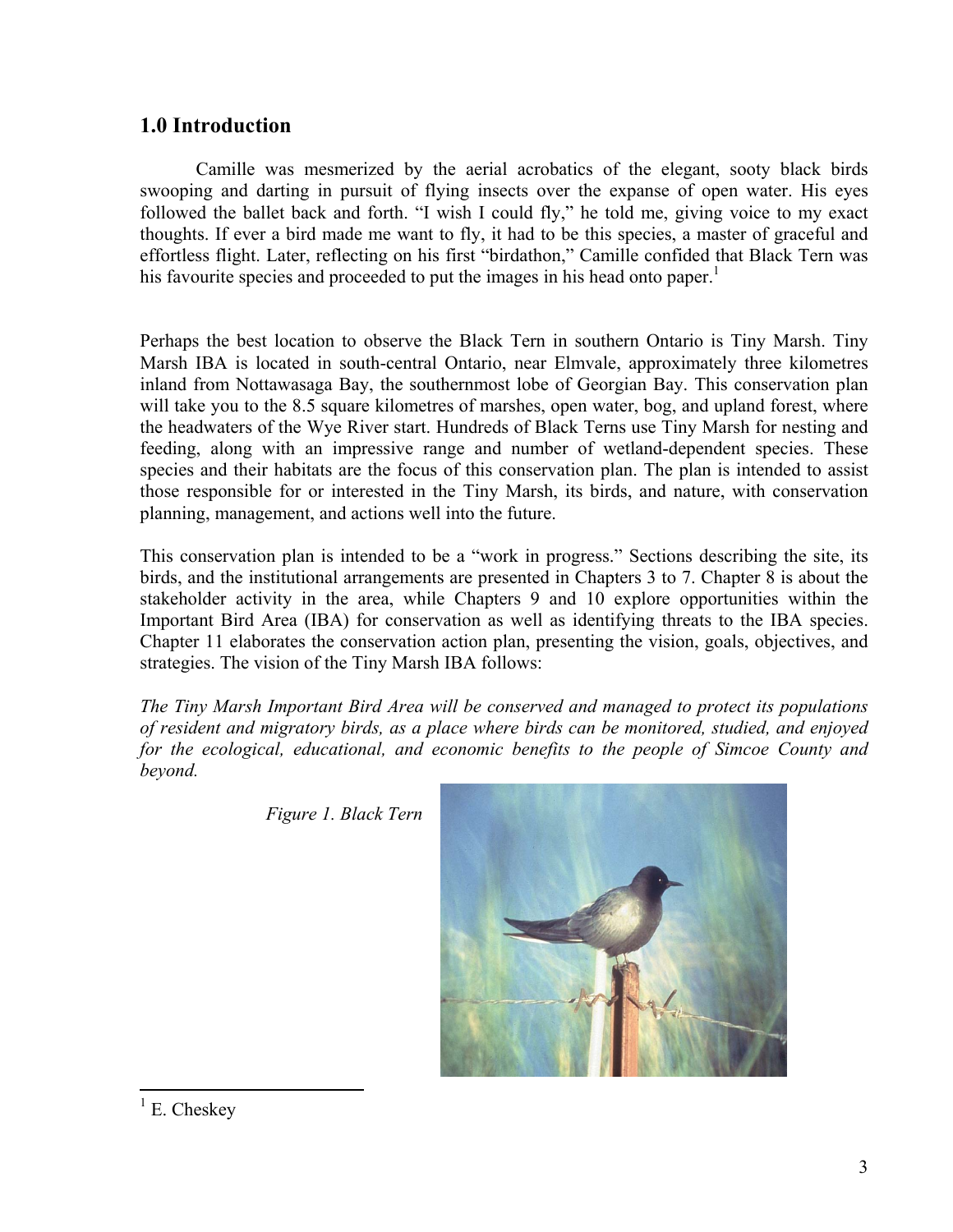## <span id="page-4-0"></span>**2.0 The Important Bird Area Program**

The IBA program is an international initiative coordinated by BirdLife International, a partnership of member-based organizations in over 100 countries. These associations seek to identify and conserve sites important to all bird species world-wide. Through the protection of birds and habitats, they also promote the conservation of the world's biodiversity. There are currently IBA programs in Europe, Africa, the Middle East, Asia, and the Americas.

The Canadian BirdLife co-partners are the Canadian Nature Federation (CNF) and Bird Studies Canada (BSC). The Canadian IBA program is part of the Americas IBA program which includes the United States, Mexico, and 17 countries in Central and South America. The Federation of Ontario Naturalists is responsible for implementing conservation planning for IBAs in Ontario.

The goals of the Canadian IBA program are to:

- $\triangleright$  Identify a network of sites that conserve the natural diversity of Canadian bird species and are critical to the long-term viability of naturally occurring bird populations;
- $\triangleright$  Determine the type of protection or stewardship required for each site, and ensure the conservation of sites through partnerships of local stakeholders who develop and implement appropriate on-the-ground conservation plans; and
- $\triangleright$  Establish ongoing local involvement in site protection and monitoring.

IBAs are identified by the presence of birds at sites falling under one or more of the following internationally agreed-upon categories:

- $\triangleright$  Sites regularly holding significant numbers of an endangered, threatened, or vulnerable species
- $\triangleright$  Sites regularly holding an endemic species, or species with restricted ranges
- $\triangleright$  Sites regularly holding an assemblage of species largely restricted to a biome
- $\triangleright$  Sites where birds concentrate in significant numbers when breeding, in winter, or during migration.

In Ontario, the Federation of Ontario Naturalists is conducting community conservation planning in approximately 20 sites as of 2000. Community conservation planning means engaging the local community in the development and implementation of the conservation plan. While the program at all stages is a voluntary one, the advantages of IBA recognition extend beyond those of conservation of IBA species. Community conservation planning means that people with common interests are brought together to focus on shared concerns. Each stakeholder brings a different perspective to the table, and the process that follows can take unexpected and innovative directions. Along with the development of a conservation action plan, the program also offers a dedication ceremony focusing attention on the site.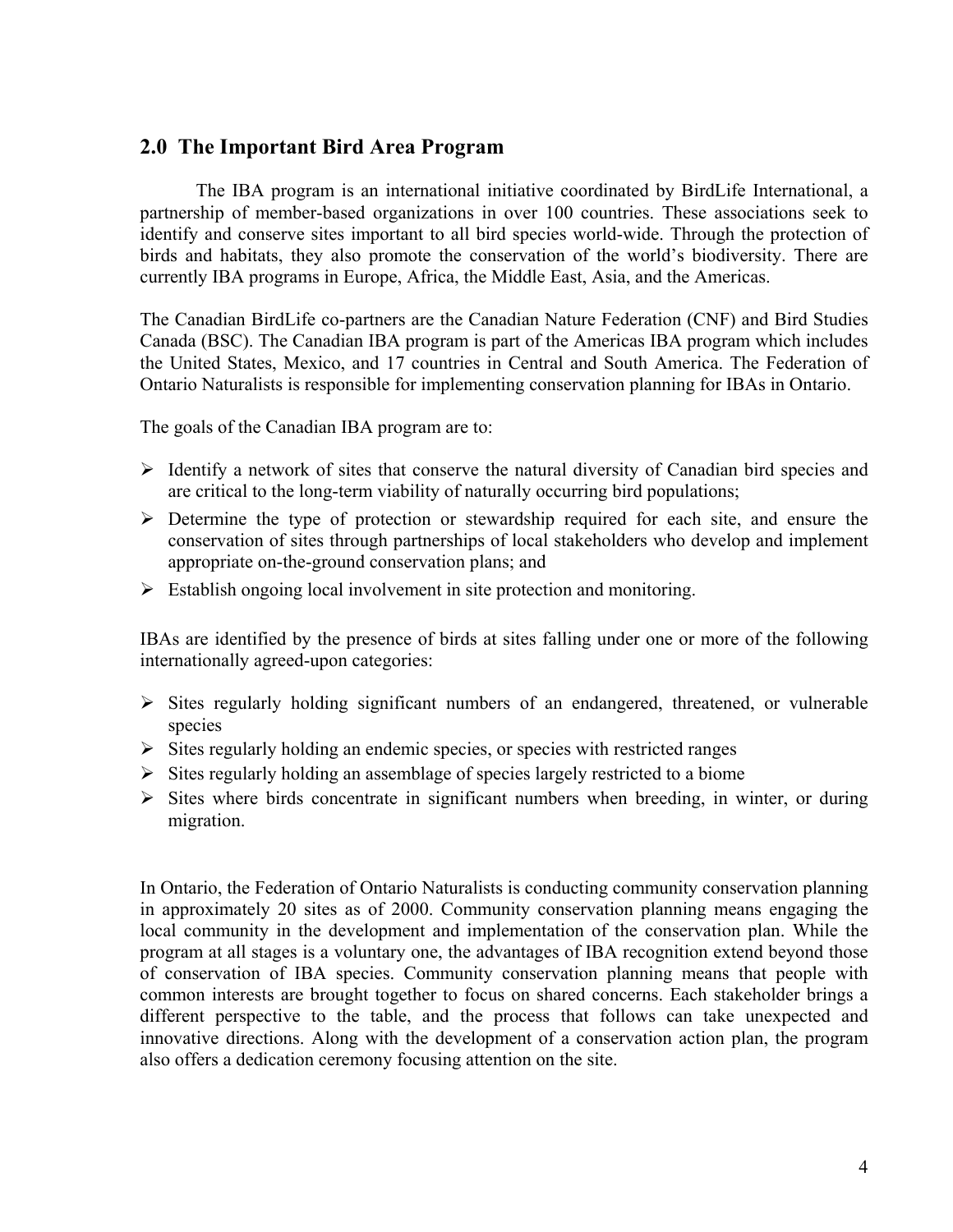## <span id="page-5-0"></span>**3.0 IBA Site Information**

Location and description

Site: Tiny Marsh, CAON025N Location: 44°36' N, 79°56' W

Tiny Marsh IBA is located in south-central Ontario, approximately three kilometres inland from Nottawasaga Bay, the southernmost lobe of Georgian Bay. Tiny Marsh lies within Tiny Township and along the northern boundary of the Township of Springwater, a municipality of urban and rural communities with a population of approximately 16,000 (Statistics Canada 1999), concentrated in two villages, Midhurst and Elmvale, and several hamlets. The IBA is approximately six kilometres northwest of the Village of Elmvale ,whose commercial district serves both its residents and a sizeable cottage community at Orr Lake and along the shores of Nottawasaga Bay.

The site encompasses the Tiny Marsh Provincial Wildlife Area, an 8.5 km<sup>2</sup> wetland of cattail and meadow marsh communities, interspersed with a few small areas of open water. Ten percent of the area is forested swamp. Tiny Marsh, together with Orr Lake, are the headwaters of the Wye River, which flows north-northeast into another IBA, the Wye Marsh Provincial Wildlife Area near Midland. The most extensive land use, approximately one half, is agriculture, while onethird of the municipality and its environs is forested. Tourism, ranging from golf to skiing and snowmobiling, is a major attraction in all seasons. Major employers are the County of Simcoe, Simcoe County District School Board, and the Province of Ontario. Local industry includes Bay Web Industries, GVS Sheet Metal, and Leitner BM Lifts.

This IBA lies within the Manitoulin-Lake Simcoe ecoregion. This ecoregion experiences warm summers and mild winters, with a mean summer temperature of 16.5°C and a mean winter temperature of –4.5°C. Locally, precipitation is in the range of 750-1,000 mm and is evenly distributed through the year. Prevailing winds from the west and northwest in winter bring ample lake-effect snowfall to the northern sections of Simcoe County, resulting in the county's designation as the "snowbelt" of central Ontario.

Much of the Simcoe Lowlands, including Tiny Marsh IBA, was submerged under glacial Lake Algonquin during the recession of the Wisconsin Ice Age. The soil composition of the IBA reflects its geological history: the carbonate-rich soil reflects the underlying bedrock of limestone; the clays and silts are a result of glacial lake formation and recession; and the accumulated organic matter is a product of its more recent history as marshland. Today, the Tiny Marsh IBA is one of the more productive marshes in Ontario, in part due to water level regulation.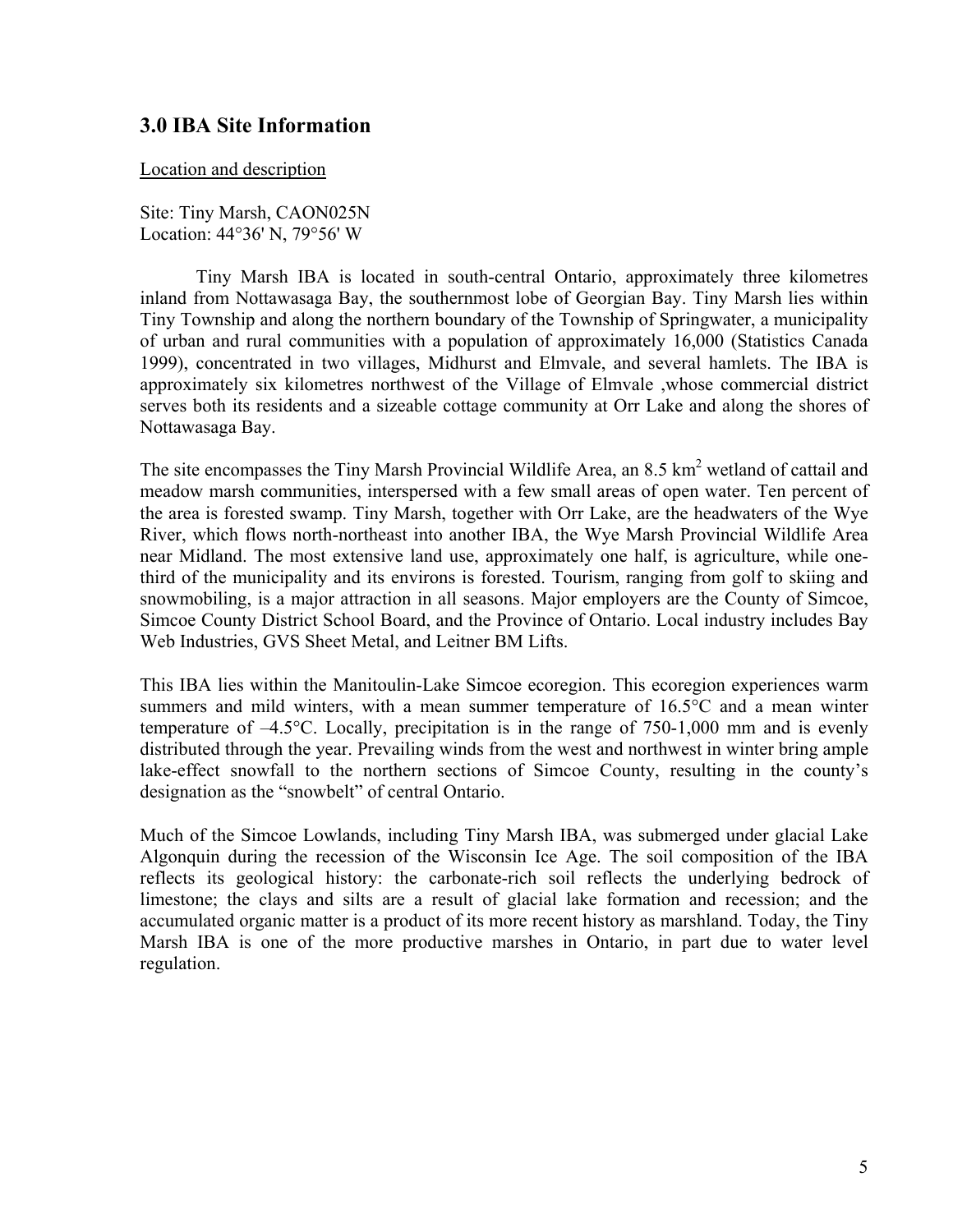# <span id="page-6-0"></span>**Location**

Tiny Marsh lies between the First and Third Concessions of Tiny Township. The Interpretive Centre is located on the First Concession, 4 kilometres west of Simcoe Road 6. In the summer, swimming opportunities are available a few kilometres away at Wasaga Beach.

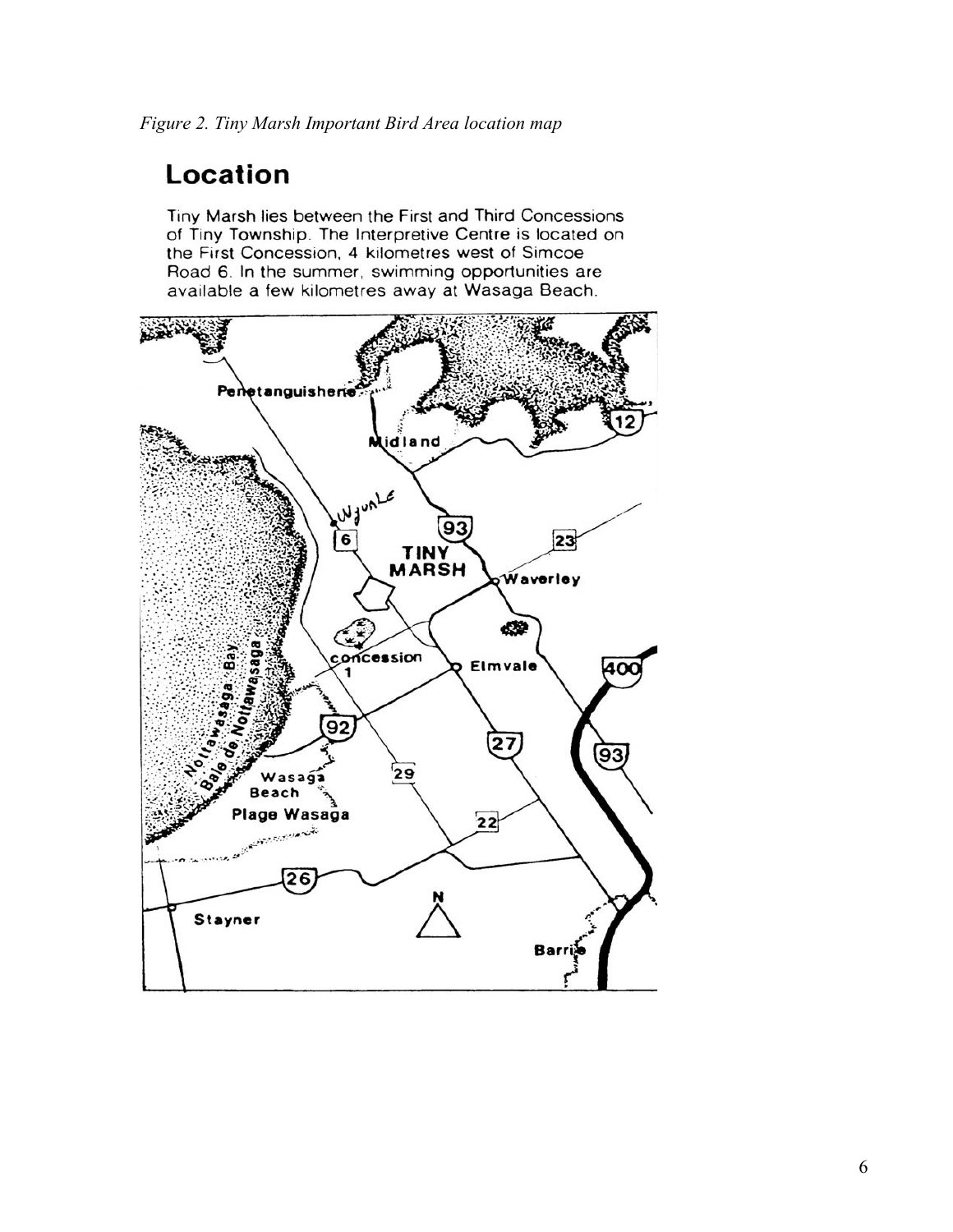<span id="page-7-0"></span>*Figure 3. Tiny Marsh Provincial Wildlife Area and IBA boundaries* 

## **4.0 IBA Species Information**

#### **4.1 Why Tiny Marsh Is an Important Bird Area**

Tiny Marsh IBA supports significant numbers of a variety of marsh bird species: Black Tern (*Chilidonias niger)*, Least Bittern (*Ixobrychus exilis)*, King Rail (*Rallus elegans)*, Piedbilled Grebe (*Podilymbus podiceps*), American Bittern (*Botaurus lentiginosus*), Sora (*Porzana carolina*), Virginia Rail (*Rallus limicola*), Common Moorhen (*Gallinula chloropus*), American Coot (*Fulica americana*), Mallard (*Anas platyrhynchos*), and Blue-winged Teal (*Anas discors*). In total, 250 species of birds have been reported in this Wildlife Management Area. The numbers of marsh birds breeding here and the numbers of waterfowl and land birds that stop over seasonally, particularly during migration, are all indicators of a healthy marsh.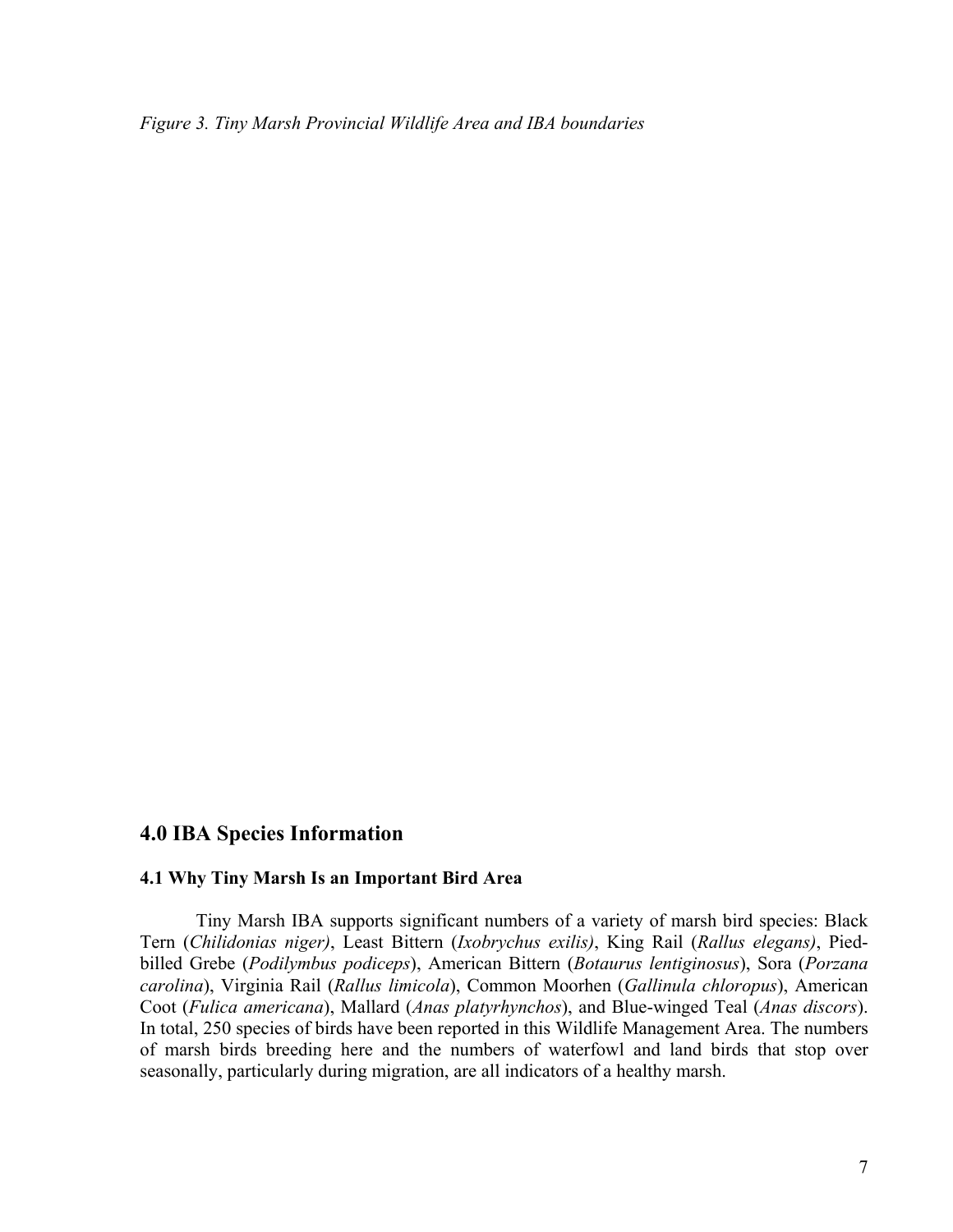<span id="page-8-0"></span>The status of Black Tern is provincially Vulnerable. Between 1993 and 1996, an average of 148 Black Tern potential pairs were recorded in Tiny Marsh, with peaks of 156 in both 1993 and 1995. In 2000, 94 nests were reported (IBA steering committee, pers. comm.2000), and over 400 individuals counted during a July census (ibid.). These annual records represent a substantial number of the southern Ontario population. Although no Canadian population estimate is available, a threshold of 50 pairs for significant colonies has been used in a Canadian regional study, *Priority Migratory Bird Habitats of Canada's Prairie Provinces, 1990*. As an interim measure, 50 pairs are used to identify nationally significant sites (Canadian IBA Database 1999). Thus, the breeding population of Black Tern in Tiny Marsh IBA is of national significance.

Least Bittern is listed as a Species of Concern nationally and designated as Vulnerable in Ontario but occurs in significant numbers at Tiny Marsh with estimates of over 10 pairs present, representing approximately 1 percent of the estimated national population (ibid.). The Least Bittern survey in June 2000 recorded five birds on territory. In 1999, an adult King Rail with young was recorded at Tiny Marsh (Lyle Friesen, pers. comm. 2000); however, whether they are regular inhabitants is not known. King Rail is an Endangered Species both nationally and provincially. Red-headed Woodpecker (*Melanerpes erythrocephalus*), a species in decline, also nests at Tiny Marsh IBA. One or two pairs have nested in the IBA during the past 15+ years (Fletcher, pers. comm. 2001). The Red-headed Woodpecker is listed as Vulnerable provincially and as a species of Special Concern nationally. A total of 29 species recorded in Tiny Marsh IBA have been assigned Birds at Risk status in Ontario (Austen et al. 1994). Finally, 29 of the 30 species of marsh birds listed as Priority Species for Simcoe County occur at Tiny Marsh IBA (Bird Studies Canada 2000). Of these, 21 are known to breed (Tiny Marsh Bird Checklist 1994).

## **4.2 Natural History of IBA Species**

## 4.2.1 Black Tern (*Chilidonias niger*)

This marsh tern is distinctive in breeding season with its black head and underparts, and thus is readily identified when aerial feeding over a marsh. Outside of this season, however, its plumage exhibits very little black.

## *4.2.1.1 Distribution and abundance*

The Black Tern is a localized breeder, concentrating in areas of highly productive wetlands in Eurasia and North America. In Eurasia, it breeds between the latitudes of southern Scandinavia and southern Spain, east through Europe to central Asia. In North America, it breeds from northern United States through central Canada. Specifically, in Canada, it breeds in appropriate habitat in a broad band from east of the Coast Ranges of British Columbia, across the Prairie Provinces, through Ontario and into southern Quebec. Its northern limit extends to Great Slave Lake. Since the late 1930s, it has extended its range east to the New Brunswick-Nova Scotia border marshes. In Ontario, the Black Tern is absent from the northwest but occurs along the James Bay shoreline and sporadically through the rest of the province. In August, after the young have fledged, terns gather for several weeks at favoured feeding sites on bays and open water of the lower Great Lakes, becoming semi-pelagic. Significant numbers are observed in the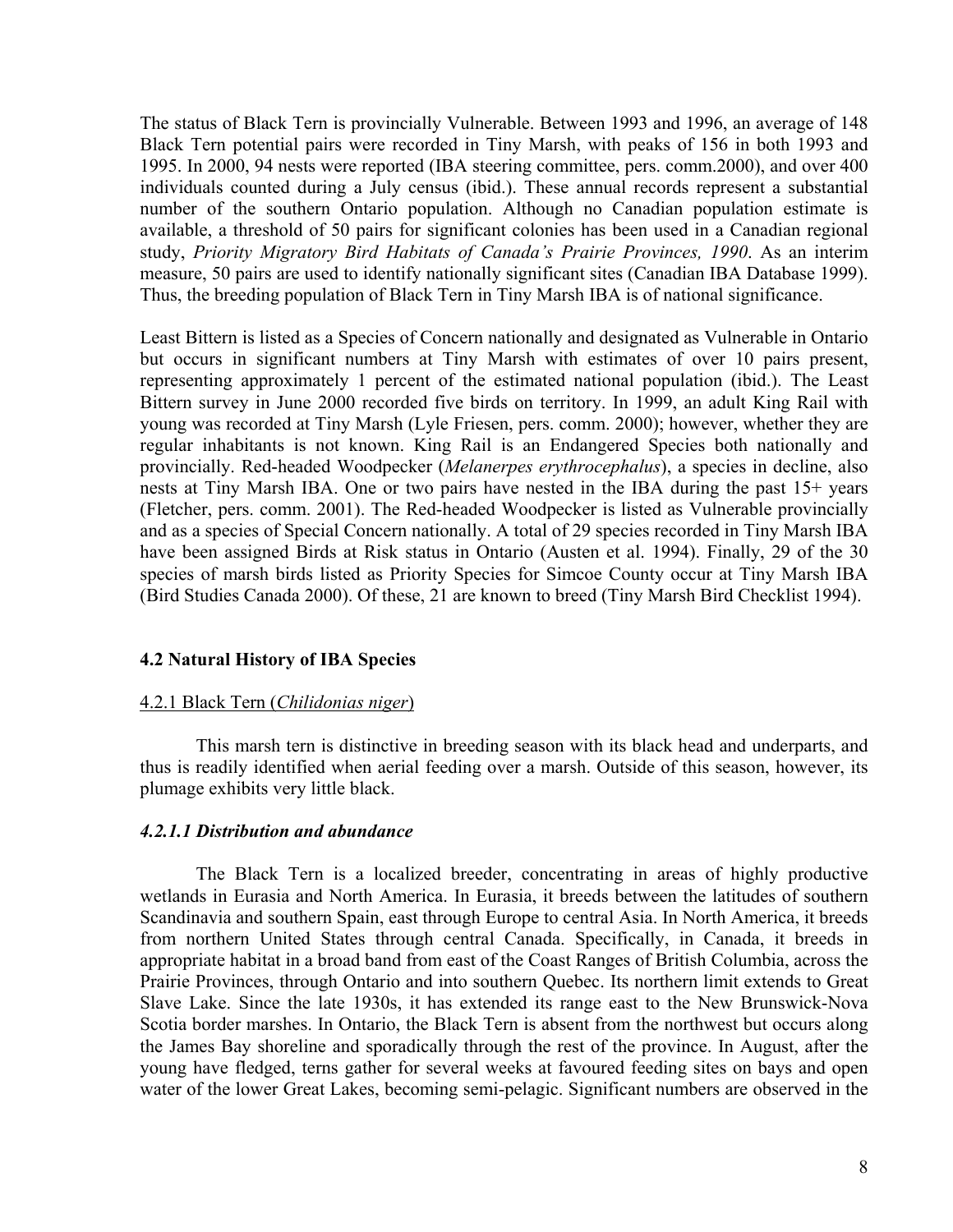<span id="page-9-0"></span>western basin of Lake Erie from early to mid-August. From these waters, terns migrate singularly or in small groups inland through the United States (Dunn and Agro 1995, Whan 1999). The Black Tern returns to a pelagic lifestyle when it winters in marine habitat along the coasts of Central and South America.

In the 1930s, Black Tern occupied every extensive marshland in Southern Ontario (Austen et al. 1994). Surveys undertaken since the 1960s indicate declines in Black Tern at several marshes. Black Tern is listed as Vulnerable provincially and Not-at-Risk nationally (OMNR, 2001). Similar declines have occurred throughout North America and Europe since the 1960s (Dunn and Agro 1995). Although not globally threatened, many local populations are declining throughout its range (del Hoyo 1996).

## *4.2.2.2 Natural history*

The natural history of Black Tern is thoroughly summarized by Dunn and Agro (1995). The habitat of the Black Tern includes freshwater marshes, sloughs, wet meadows, and swamps. This species breeds in cattail and bulrush marshes of at least five hectares in size, although those greater than 20 hectares are preferred provided that there are fairly extensive stretches of open water (Messier and Rail 1996). Drainage of wetlands such as these has occurred throughout North America and Europe for agriculture and urban and industrial development. Such wetland reclamation is implicated throughout the industrial world as a cause of the decline of this species.

Black Terns are semi-colonial, establishing colonies usually consisting of fewer than 20 pairs and rarely more than 100 (del Hoyo 1996). They often return to their natal colony to nest. Nesting occurs in dense emergent vegetation where 25-75 percent of the surface is covered with flooded emergent vegetation (cattails, bulrushes) although not so densely as to prevent a canoe from being forced through it (Dunn and Agro 1995). A nest is "assembled" by collecting masses of floating vegetation from surrounding water onto a pile. Nests may be constructed on a clump of dead reeds, cattail rootstalks, floating boards, or muskrat (*Ondatra zibethicus*) houses. The nest is usually located within 0.5-2 metres of open water. The site may have dead snags, shrubs, or posts for roosting. The nest is virtually at the water's surface, meaning that it may easily be destroyed by wind, wave action, or changing water levels. The water depth below the nest is usually 0.5-1.2 metres but may be less. The eggshells of Black Tern are unique and appear to be adapted to a moist nest environment (ibid.).

Nest success of Black Tern is low, with usually only one chick raised per nest of two to three eggs. Nest success at Tiny Marsh appears to be much lower (see Holt et al., Appendix 3). Black Terns frequently re-nest, although if nesting is successful they usually raise only one brood in a season. The nest site may be abruptly abandoned when the emergent vegetation is altered by drought or flooding. These terns will vacate a site to choose another. One study observed that they can re-nest up to 42 kilometres away (ibid.).

The primary foods of Black Tern are dragonflies, damselflies, and other marsh insects taken on the wing. Other foods include small fish, crayfish, and molluscs, provided that they may be taken at the surface, for this tern rarely dives, preferring to immerse only its bill. Feeding may occur two to five kilometres from the colony at adjacent marshes or nearby meadows. Before pesticide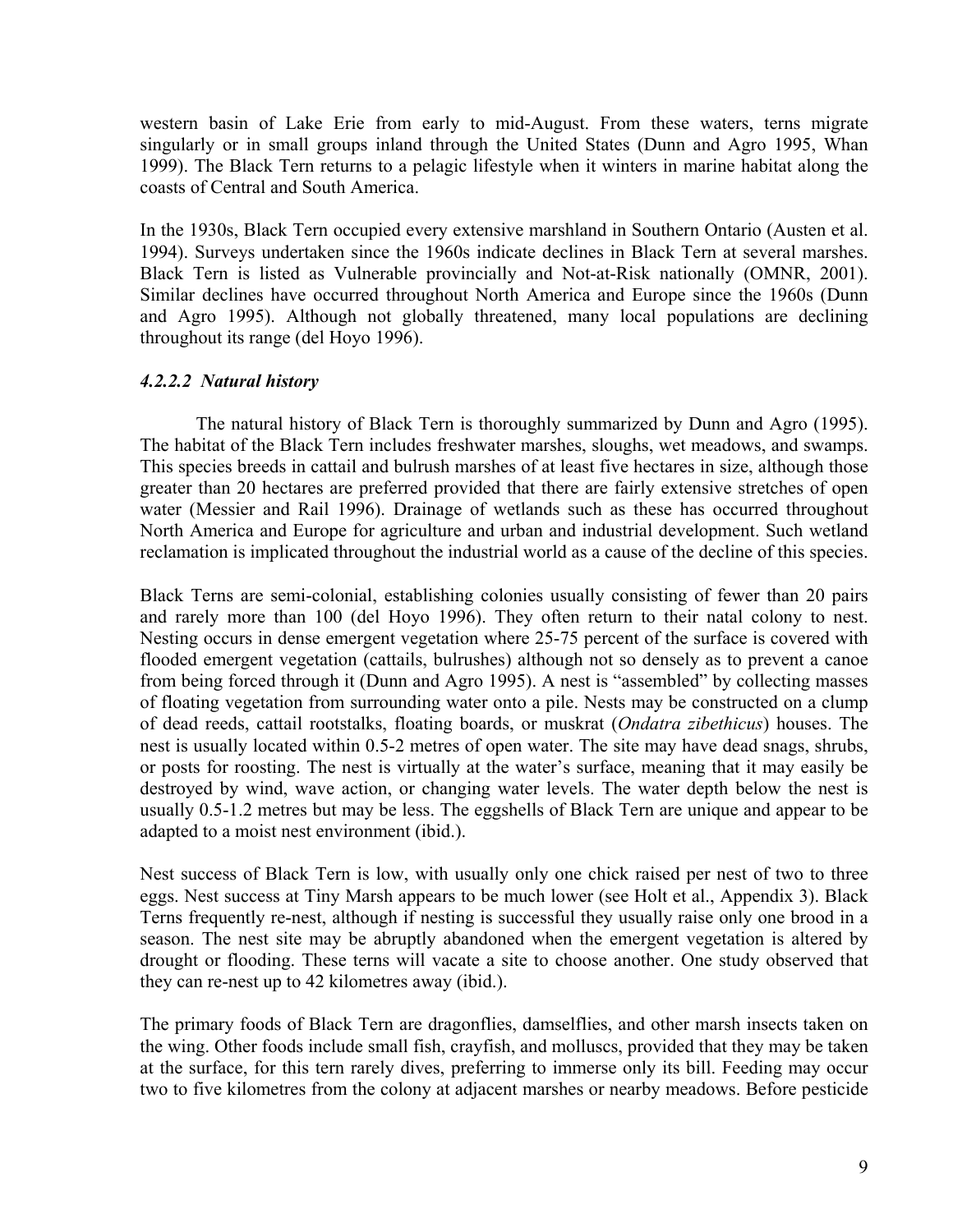<span id="page-10-0"></span>use on agricultural lands, Black Terns were often observed foraging for insects behind ploughs and over grain fields. Ehrlich et al. (1986) suggest that in the upper midwest United States, reduced hatching success may be due to agricultural contaminants. On wintering grounds along the coasts of central and South America, exposure to contaminants may be affecting the terns.

Black Terns are subject to several predators in their marsh habitat. Common Raven (*Corvus corax*), Northern Harrier (*Circus cyaneus*), and even large fish may prey upon adults. A variety of predators feed on chicks and eggs: Great-horned Owl (*Bubo virginianus*), Black-crowned Night-Heron (*Nycticorax nycticorax*), Great Blue Heron (*Ardea herodias*), Long-tailed Weasel (*Mustela frenata*), muskrats, minks (*Mustela vison*), Norway Rat (*Rattus norvegicus*), Northern Water Snake (*Nerodia sipedon sipedon*) and raccoons (*Procyon lotor*) (Dunn and Agro 1995, D.V. Weseloh, pers. comm. 2000). These terns can offer no defence against the mostly nocturnal predators listed above. Predators, particularly raccoons, may increase as the water level drops below 30 cm. Small colonies are subject to the highest levels of predation (del Hoyo 1996).

Wetlands managed for waterfowl are suitable for Black Tern colonies, provided that flooding or drawdowns do not negatively affect either emergent vegetation or nesting materials, and provided that water levels remain stable throughout the nesting season. Ducks Unlimited Canada, which manage water levels at Tiny Marsh and numerous other dyked wetlands, do not draw down wetlands with abundant emergent vegetation, but use drawdowns to stimulate vegetation growth in wetlands devoid of emergents (Dave McLachlin, pers. comm.). Black Tern will readily accept both artificial or restored wetlands provided the wetlands are biologically rich (Dunn and Agro 1995).

## 4.2.2 Least Bittern (*Ixobrychus exilis*)

Least Bittern is the smallest heron (28-36 cm) and the most inconspicuous. Its presence in the dense emergent vegetation it favours is often revealed by its dove-like cooing, by a glimpse of its brief flight across the marsh, or perhaps when exposed in the "freeze" position, bill pointed skyward, feathers compressed and eyes in apparent contact with the observer.

## *4.2.2.1 Distribution and abundance*

The breeding range of the Least Bittern extends from southeastern Canada through the eastern United States, Mexico, Costa Rica, and well into South America. Its winter range is best described in terms of temperature: south of regions with prolonged winter frosts, which include the Atlantic coastal plain, the Gulf of Mexico coastline, and regions to the south.

In Canada, the Least Bittern nests in southern Manitoba east to the Maritimes, including New Brunswick and possibly Nova Scotia. In Ontario, it breeds predominantly to the south of the Canadian Shield. The large marshes of the lower Great Lakes continue to provide the most extensive habitat, together with the smaller marshes that dot the landscape south of the Shield in the Peterborough area. In the late 1800s in Ontario, Least Bittern was locally common and abundant in marshes of the lower Great Lakes. Since the 1960s, a decline in numbers has been documented in several regions of Ontario, particularly in the south-central region including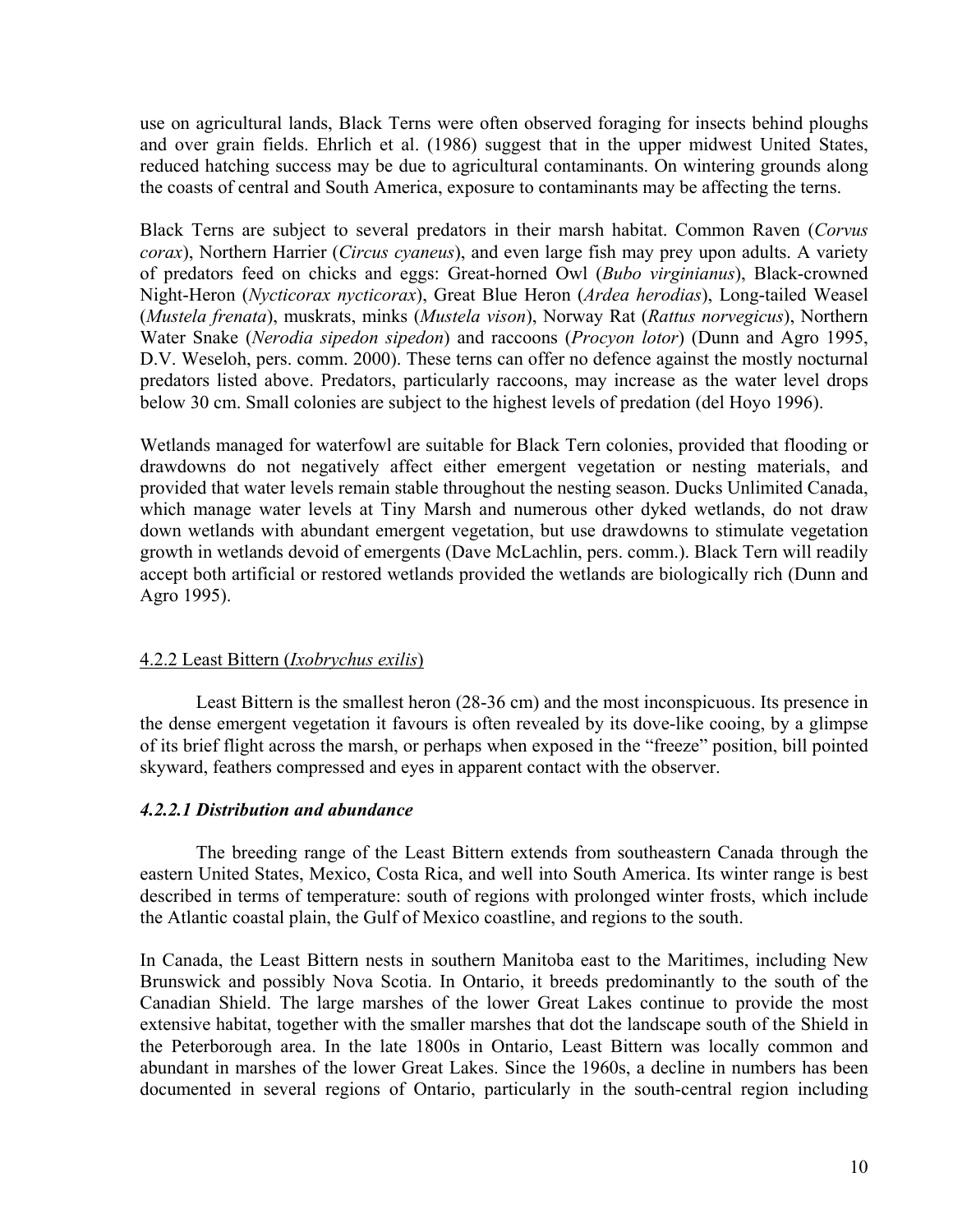<span id="page-11-0"></span>Simcoe County. States bordering Ontario (i.e. Michigan, Ohio, and New York) have also experienced declines.

The behaviour, habits, and habitat of this bird make determining population size and trends difficult to obtain and hence to analyse. For example, with the exception of Florida, Breeding Bird Surveys data have been too few to permit assessment of populations of Least Bittern in North America. The species' abundance ranges from rare to locally common. The consensus among North American birdwatchers and ornithologists, however, is that Least Bittern has not only declined over much of its range but has also been extirpated from some areas. In 1988, Sandilands and Campbell described the status of Least Bittern as Rare while in 1994, Austin and Cadman described the status in Ontario as Threatened. In 2000, Least Bittern is listed as a Species of Concern nationally and Vulnerable provincially.

## *4.2.2.2 Natural history*

The natural history of Least Bittern is well described by Gibbs et al. (1992). The Least Bittern selects freshwater (or brackish) marshes with tall, dense emergent vegetation such as cattails, which may include clumps of woody plants over deep water up to one metre. Areas of open water occupying as much as 50 percent of the marsh and interspersed throughout this vegetation are preferred. Least Bitterns avoid dry conditions and benefit from stable water conditions. Nest density ranges from one to 15 nests per hectare. Breeding pairs are not strongly territorial and are usually solitary nesters, but under ideal conditions they appear to be loosely colonial (Sandilands and Campbell 1988). One nest per hectare appears to be typical, however.

The nest of the Least Bittern is an elevated platform with an overhead canopy built of emergent vegetation and sticks. The canopy is created by pulling down and crimping the cattails surrounding the nest. The nest site is within the dense, tall stands of emergent vegetation well above the water level and usually less than 10 metres from open water or from channels made by muskrats. The depth of water below the site ranges from eight centimetres to almost one metre. Clutch size ranges from two to seven eggs, the usual number being three or four. The success rate from egg laying to fledged young varies from 20 to 73 percent, depending upon the location of the nest within the cattail marsh. Nests along the periphery of the marsh tend to be least successful (Gibbs et al. 1992).

Least Bitterns stalk their prey, predominantly small fish and dragonflies, along the open-water side of emergent vegetation. They cling to the vertical stems and shoots by grasping them with their long toes and curved claws. At particularly productive feeding sites, they may build foraging platforms that may later become hunting platforms for young bitterns. These platforms and hunting techniques permit the birds to forage over marsh water as deep as that used by large herons (i.e., 25-60 cm deep) although most feeding occurs at the water's surface. The Least Bittern, in turn, is fed upon by snapping turtles (*Chelydra sepentina*) from below and Red-tailed Hawks (*Buteo jamaicensis*) and Northern Harriers from above. Marsh Wrens (*Cistothorrus palustris*) are known to puncture Least Bittern eggs, while American Crows (*Corvus brachyrhynchos*) raccoons and minks take both eggs and nestlings.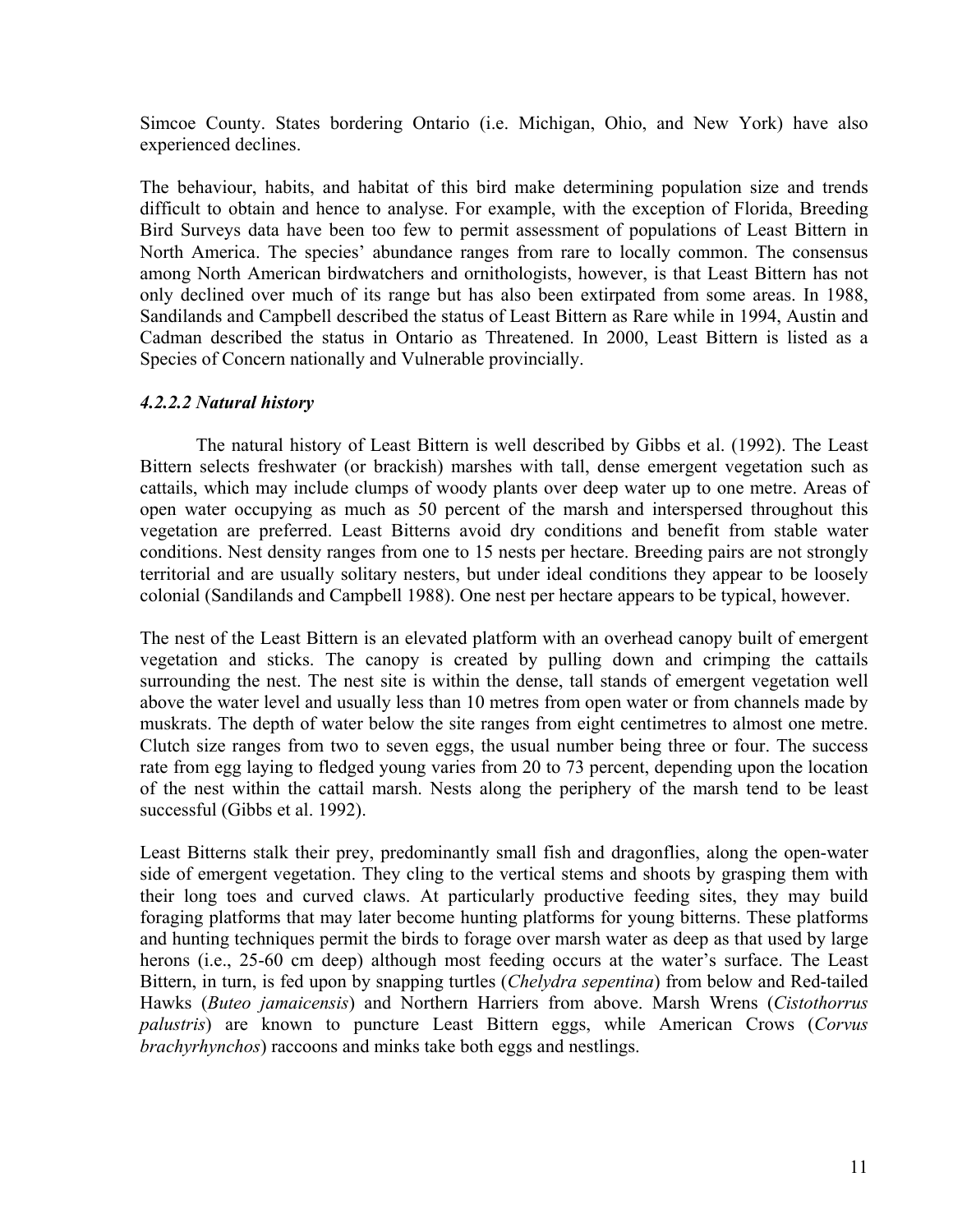<span id="page-12-0"></span>Several factors threaten the breeding habitat of the Least Bittern and even the bird itself. The most serious threat is the destruction or loss of wetland. In southern Ontario, many wetlands have been converted to other uses – the major ones being agricultural reclamation and urbanization. Since pre-settlement times, almost 70 percent of the Ontario wetlands south of the Precambrian Shield have been lost. Some of these wetlands would have provided habitat for the Least Bittern. Wetlands that remain don't necessarily guarantee appropriate habitat for marsh birds. In agricultural areas, siltation from erosion and runoff containing pesticides may degrade nesting and/or foraging habitats. The habitat may also become degraded by Purple Loosestrife (*Lythrum salicaria*), and/or *Phragmites* invading the marsh. Natural succession within a marsh makes it uninhabitable for Least Bitterns. High water levels may eliminate habitat. Storm water runoff from urban or agricultural areas appear to create conditions that make these bitterns vulnerable to parasitic nematode worms (Gibbs et al., 1992). Recreational activities may reduce either breeding or foraging success.

## 4.2.3 King Rail (*Rallus elegans*)

About the size of a small domestic chicken, the King Rail is a large, long-billed marsh bird that is more often heard than seen. A brief glimpse of this rail may be insufficient for the inexperienced observer to identify it, for in appearance the King Rail is quite similar to the more common Virginia Rail but considerably larger.

## *4.2.3.1 Distribution and abundance*

The King Rail inhabits marshlands throughout much of eastern North America from the Gulf of Mexico to the Great Lakes regions, from the Atlantic coast west to the Great Plains of the continent. Populations also exist in the Greater Antilles and interior of Mexico. In Canada, this rail is found only in southern Ontario. While some populations in the southern U.S. coastal wetlands are doing well (Wemer 1997), elsewhere this rail is in serious trouble, and populations have been in severe decline since the 1940s. This has been the case for inland populations in the midwest: Ohio, Michigan, Iowa, and Missouri. This decline is particularly noteworthy in Ohio, where in the early part of the twentieth century the King Rail was the most abundant breeding rail in some of the Lake Erie marshes in that state (Friesen 1999).

Likewise in Ontario, anecdotal accounts indicate that the King Rail was a common breeder 100 years ago in the large marshlands of western Lake Erie and Lake St. Clair. Results from the Ontario Breeding Bird Atlas, 1981-85, indicate that the King Rail had become very rare in this breeding area with the exception of Walpole Island marshes, considered the main breeding location in Ontario. Although atlas data are inconclusive about the population trend in Ontario, population numbers have declined in many parts of North America. Breeding Bird Surveys recorded a significant decrease from 1966 onward with the King Rail being Blue Listed from 1976 to 1982. The King Rail is endangered in all states bordering Lake Erie except New York, where it has always been rare.

In 1997, an intensive search for King Rails was undertaken in southwestern Ontario. A total of 32 King Rails were located on territory in seven marshes, and more than 50 percent of the rails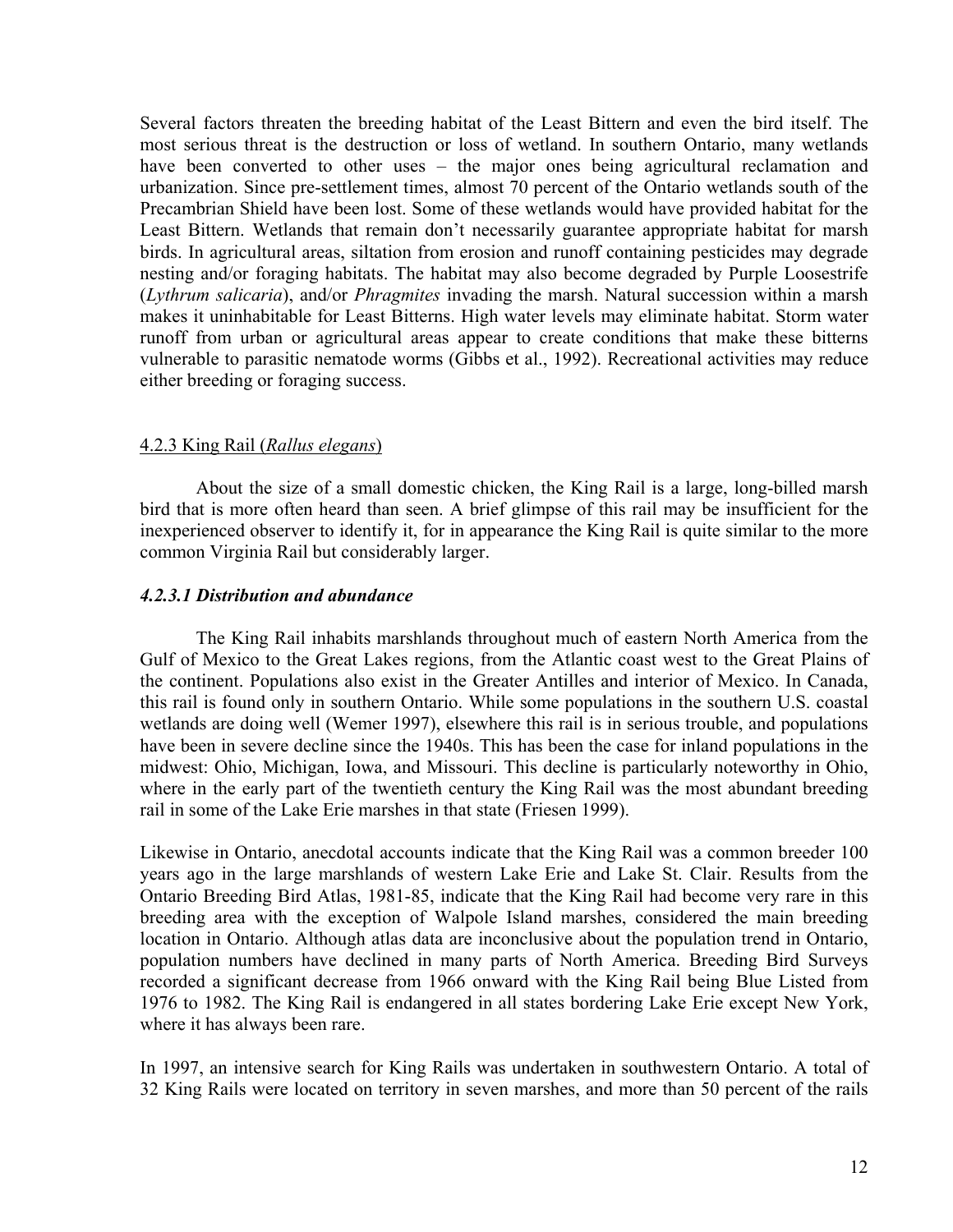<span id="page-13-0"></span>found were in Walpole Island marshes (Friesen, 1999). The 1981-85 atlas survey suggests a breeding zone from Bruce Peninsula east to Kingston, with several possible but no confirmed breeders. Marshes scattered across this region plus remaining fragments in southwestern Ontario may yet provide suitable habitat. Tiny Marsh IBA is along this Bruce Peninsula to Kingston corridor.

## *4.2.3.2 Natural history*

The natural history of the King Rail is described by Meanley (1992) and Reid et al. (1995). The habitat of the King Rail is the habitat of the muskrat (Meanley 1992). In wildlife refuges, two key components of this habitat are evident: densely vegetated sites with tussocks in shallow water for nesting and dry patches or swales of tall, dense vegetation for brood foraging and hiding during the mid-day (del Hoyo 1996). Even shallow water in broad roadside ditches with cattails or shrub swamps or upland fields near water may provide habitat.

The King Rail builds its nest in a clump of emergent vegetation, usually up to 30 cm above the highest watermark. Nest success is significantly related to both water depth and distance to open water. Clutch size is 10 to 12 eggs, and the large brood remains with the adult pair for at least 30 days after hatching. Initially, the parents feed the young, but by six weeks, the young are feeding themselves, although they remain in the company of their parents (Meanley 1992). While King Rails are omnivores, crayfish and aquatic insects are their main food. Foraging is mainly diurnal and always within a few steps from cover.

Raccoons, Red Fox (*vulpes vulpes*), Striped Skunk (*Mephitis mephitis*), and minks prey on King Rails, especially their nests. Both the Great Horned Owl and Northern Harrier prey upon adults. In marshes close to human habitation, cats and dogs may kill adult rails, since the birds are slow to flush (Reid et al. 1995).

With the exception of Walpole Island, the heart of Ontario's King Rail population, where Ducks Unlimited Canada (DUC) has no managed wetlands, almost all the remaining King Rails in southern Ontario have been observed in or near DUC projects (Wemer 1997). DUC managed marshes are maintained in hemimarsh conditions, i.e., about half diverse marsh of emergent vegetation and half open shallow water. Marsh succession can ultimately proceed to a lockup stage that results in an old and stagnant marsh choked with vegetation that accumulates most of the marsh nutrients (Pittaway 1997). Pittaway (1999) argues that many of Ontario's marshes are in lockup stage and are unsuitable for many marsh species. Meanley (1992) suggests that the best opportunity for long-term survival for the King Rail is on managed waterfowl refuges. Many factors impact negatively on King Rails. In general these factors include: water depth greater than 25 centimetres; chemical contaminants that reduce crayfish and aquatic insects; high numbers of mammalian predators which cause nest failure, particularly in fragmented marshes; and *Phragmites* and Purple Loosestrife (*Lythrum salicaria*), which compromise the quality of the habitat.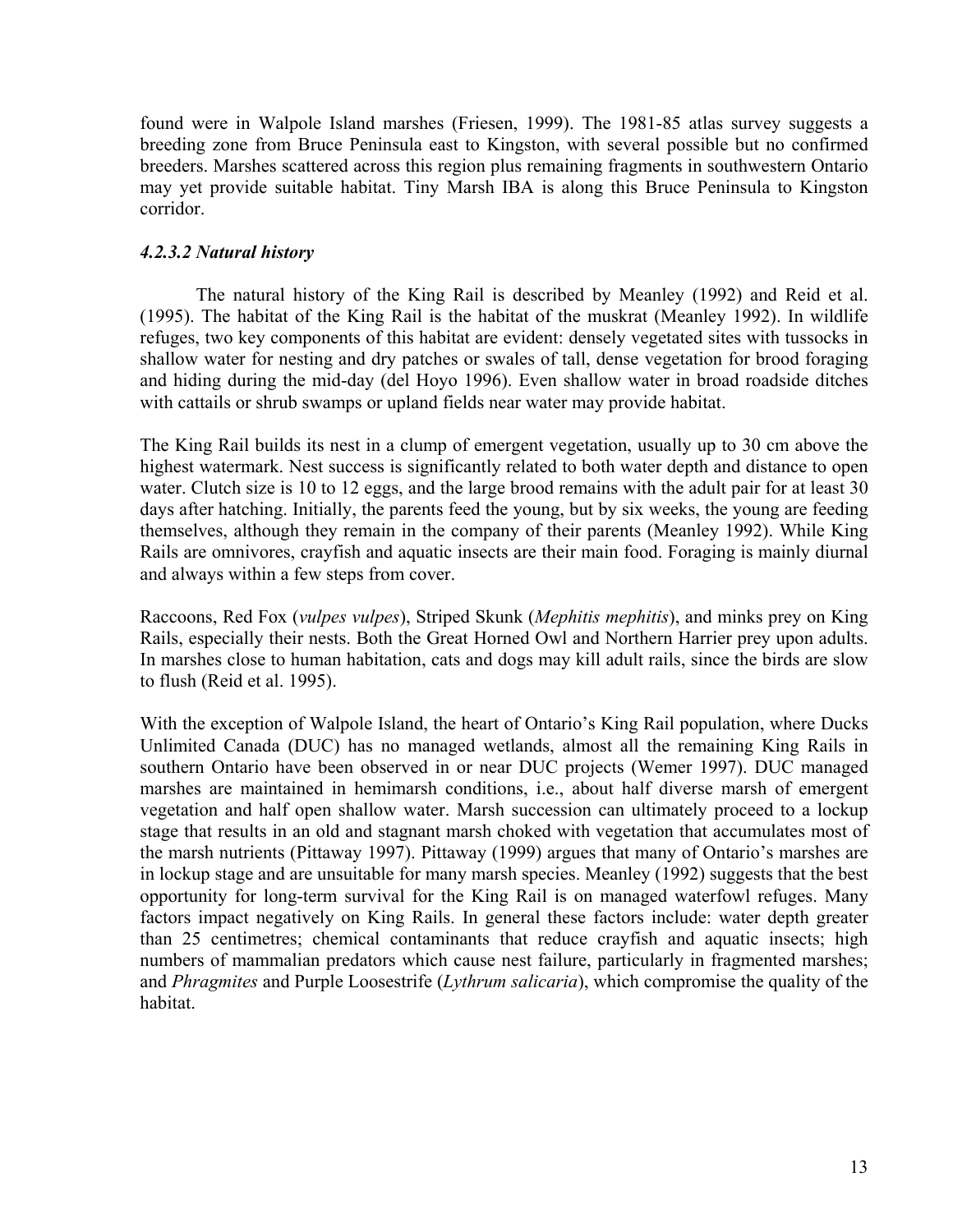## <span id="page-14-0"></span>**5.0 Other Elements of High Conservation Value**

Managing water levels permits Tiny Marsh to maintain a high biodiversity and makes it one of the best marshes in Ontario to observe waterfowl and marsh birds. Each spring, thousands of waterfowl and other migratory birds stop over at Tiny Marsh IBA to feed and rest before continuing on to nesting grounds in the boreal forests, arctic, and grasslands of Canada. Tiny Marsh has 1,500 resident ducks and 800 resident geese. Peak migration numbers are 4,000 ducks and 1,000 geese (Lake St. Clair Technical Committee of the Ontario Eastern Habitat Joint Venture 2000). Common waterfowl species include Mallard, Wood Duck (*Anas sponsa*), Bluewinged Teal, Northern Pintail (*Anas acuta*), Green-winged Teal (*Anas crecca*), Ring-necked Duck (*Aythya collaris*), Lesser Scaup (*Aythya affinis*), Common Goldeneye (*Bucephala clangula*), Bufflehead (*Bucephala albeola*), Canada Goose (*Branta canadensis*), and others.

In the year 2000, a pair of Trumpeter Swans (*Cygnus buccinator*) nested at Tiny Marsh for the first time in recorded history (Middleton, 2001 pers. comm.).

With over 250 species observed in this IBA, Tiny Marsh provides both stopover for a large number of migrant songbirds and breeding habitat for more than 60 species. Tiny Marsh IBA provides habitat for a variety of medium-sized to large mammals: Red Fox, minks, White-tailed deer (*Odocoileus virginianus*), muskrats, and beavers (*Castor canadensis*). Several species of rare plants are found within the IBA (M-T-M Conservation Association 1999).

## **6.0 Land Ownership and Use**

## **6.1 Land Ownership**

Tiny Marsh IBA encompasses the Tiny Marsh Provincial Wildlife Area that is owned by the Ontario Ministry of Natural Resources.

## **6.2 Land Use**

Tiny Marsh IBA was the first provincially owned and managed wetland in Ontario. It is one of 33 Provincial Wildlife Areas that provide for recreational day use by Ontario residents. The Midhurst District of the Ministry of Natural Resources oversees the MTM Conservation Association Inc. (MTM) which manages the Tiny Marsh Provincial Wildlife Area.

## 6.2.1 Historical

Tiny Marsh IBA lies within Huronia where some of the first contacts and interrelationships between Amerindians and Europeans were established. Samuel de Champlain first visited the region in 1615. His narrative accounts, maps, and the writings of the Recollet and Jesuit priests and missionaries provide accounts of the cultural and, to a limited extent, the biological history of this region.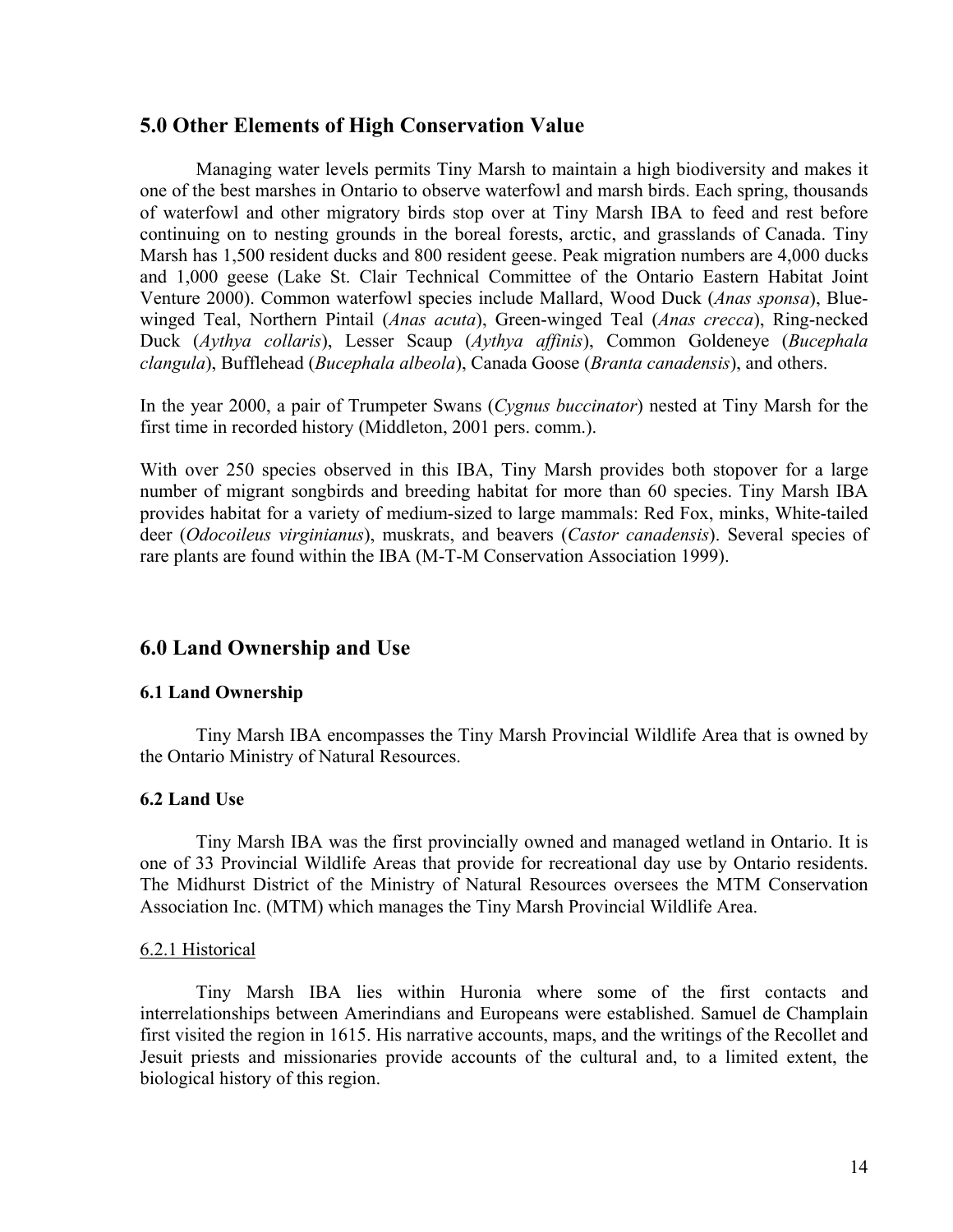<span id="page-15-0"></span>On these early maps, present-day Tiny Marsh is assumed to be Lacus Anaouites, located on the southern boundary of Huronia (Wainio et al. 1973). Huronia was an area of approximately 800 km². Looking at a map of Huronia today, one can visualize how the waters of Georgian Bay and Lake Couchiching, together with rivers and marshlands, literally surrounded the villages and lands of the Hurons. These waters provided transportation routes, protection from enemies, hunting and fishing opportunities, drinking water, and irrigation for their crops.

In the mid-1600s, raiding parties of Iroquois virtually wiped out the Hurons who were significantly reduced in numerical strength by exposure to smallpox and other infectious European diseases. In June 1650, the surviving Hurons withdrew to Quebec with the remaining missionaries, leaving Huronia deserted for the next 150 years.

European settlement began in some parts of Huronia in the early 1800s, although Tiny Township and vicinity were not settled until after 1865. Throughout the Huron period and through the period of early settlement into the early twentieth century, Tiny Marsh and vicinity were home for Red Fox, beavers, Snowshoe Hare (*Lepus americanus*), porcupines (*Erethizon dorsatum*), and muskrats. Settlers used the area extensively for hunting and fishing. Muskrat houses numbered in the thousands even though the animals were trapped regularly. During migration, as many as 5,000 ducks would stop over. Since cranberries grew in great abundance, the marsh was locally referred to as Cranberry Lake. By 1900, beavers were all but extirpated. Loss of beaver dams caused the "lake" to be reduced in water level to that of a marsh.

In many parts of Ontario in the late nineteenth century, marshes were drained to create agricultural lands. However, attempts to drain Tiny Marsh were mostly unsuccessful. The marsh simply presented poor agricultural opportunities. Drainage and damming occurred over a 60-year period during the first half of the 1900s. Through the efforts of Ducks Unlimited and their partners, these dams were extended and dyked. The marshland has been re-flooded and water levels are maintained by a series of dykes, ponds, and ditches. During World War II, the Royal Canadian Air Force used the marsh as a target-practise range. In 1954, the Humber Gun Club, an affiliate of the Ontario Federation of Anglers and Hunters, proposed to refill the marsh and restore the water level to create an animal sanctuary. The concessions on the marshlands were purchased in 1967 from Tiny Township and local landowners. With government funding and a contribution of more than \$1,000,000 from Ducks Unlimited Canada, dykes, islands, ponds and ditches were constructed.

## 6.2.2 Current

The upland portions of Tiny Marsh consist of natural habitat and agricultural fields which are leased to local farmers for hay production. In 1980, with the assistance of Ducks Unlimited Canada, the marsh was divided into three cells for water level management. Ducks Unlimited Canada manages water levels in the cells for MTM Conservation Association. Today, naturalists, hunters, nature photographers, canoeists, hikers, and fishermen visit Tiny Marsh. Opportunities to view, photograph, and study a diverse number of bird species are provided both for nearby residents and tourists. On average, 10,000-12,000 people visit Tiny Marsh IBA annually, 8,000- 8,500 of them with an interest in viewing nature. Waterfowl hunting draws 500-800 hunters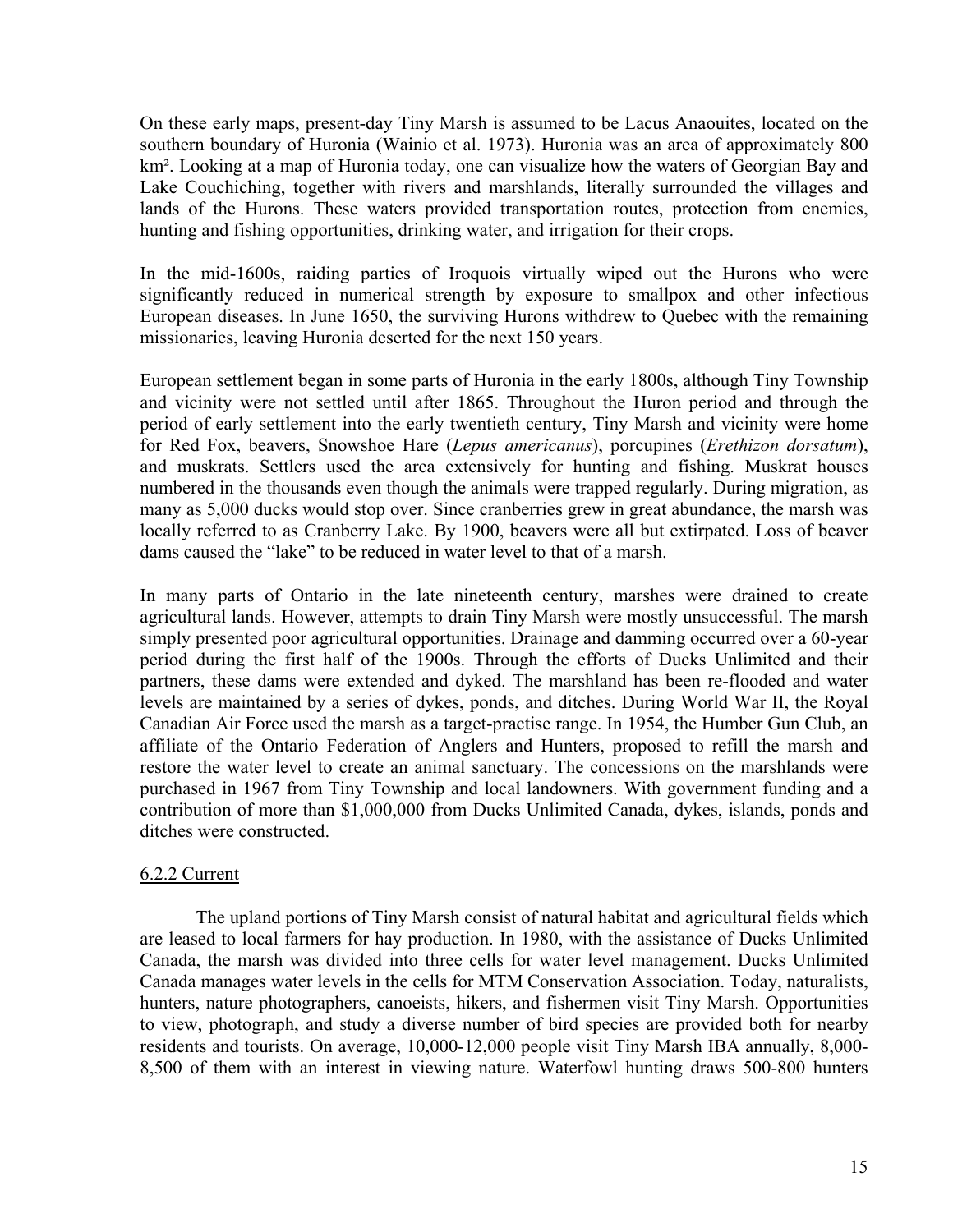<span id="page-16-0"></span>annually, while approximately 500 hunters engage in upland game hunting (Lake St. Clair Technical Committee of the Ontario Eastern Habitat Joint Venture 2000).

There are 25 kilometres of trails with a self-use trail guide, four observation towers, a marsh viewing mound, a wildlife blind, and a boardwalk. An interpretive centre houses displays of plant and animal life of the marsh while a theatre is open to the public in spring and summer and to groups by appointment throughout the year. The MTM Conservation Association conducts ongoing research and management projects to improve wildlife populations and their habitat. Fur-trapping occurs annually in the late fall and early spring.

## **7.0 Conservation Management Achieved at Tiny Marsh**

Tiny Marsh is managed as a multipurpose recreation area by MTM Conservation Association, a volunteer non-profit organization. MTM manages and maintains three provincial Wildlife Management Areas (Marl Lake, Tiny Marsh, and Matchedash Bay) in partnership with the Ontario Ministry of Natural Resources and Ducks Unlimited Canada. The association cooperates with 18 affiliate organizations which include naturalists, anglers, hunters, hikers, photographers, canoeists, educators, agriculturalists, and dog-trainers, all of whom acknowledge that land management is best served by combining their efforts. MTM supports programs that benefit the natural resources and the environment. As well as the day-to-day management of the three Wildlife Management Areas, the association involvement ranges from school education programs, delivered by Bluewater Interpreters, to habitat management.

Tiny Marsh is classified as a provincially significant wetland, and as such is accorded protection under provincial policy. Tiny Marsh and adjacent wetlands, Matchedash Bay, and Marl Lake are significant stopover sites along two North American flyways, the Atlantic and the Mississippi. Research is ongoing at Tiny Marsh to enhance habitat for wildlife and improve wildlife populations within the area. Management practices include controlling water levels for waterfowl habitat. Nest boxes have been put up for Wood Ducks and Hooded Mergansers. Trapping of furbearers, particularly muskrats, is done in late fall and early spring. Upland habitats are actively managed. Food plots and feeding stations are maintained for certain wildlife. Hedgerows are planted and brushpiles maintained to provide cover for Ring-necked Pheasant and upland game. A section of Tiny Marsh is designated as sanctuary (see Figure 3) in which hunting and other recreational activities are prohibited. A banding program has been set up to learn about migration habits of the waterfowl utilizing the marsh. Part of the marsh is designated as sanctuary and out of bounds to hunting (see Figure 1). Hunters are not permitted to use motorboats or permanent hunting blinds. A blind for viewing and photographing wildlife is available.

Tiny Marsh IBA is a Provincial Wildlife Area and, as such, activities are regulated and may be restricted. Hunting practices established at Tiny Marsh pose no direct threat to IBA species since Black Terns, Least Bitterns, and King Rails have migrated before the season opens. Muskrat trapping occurs before bitterns and rails arrive in spring and does not begin in fall until after both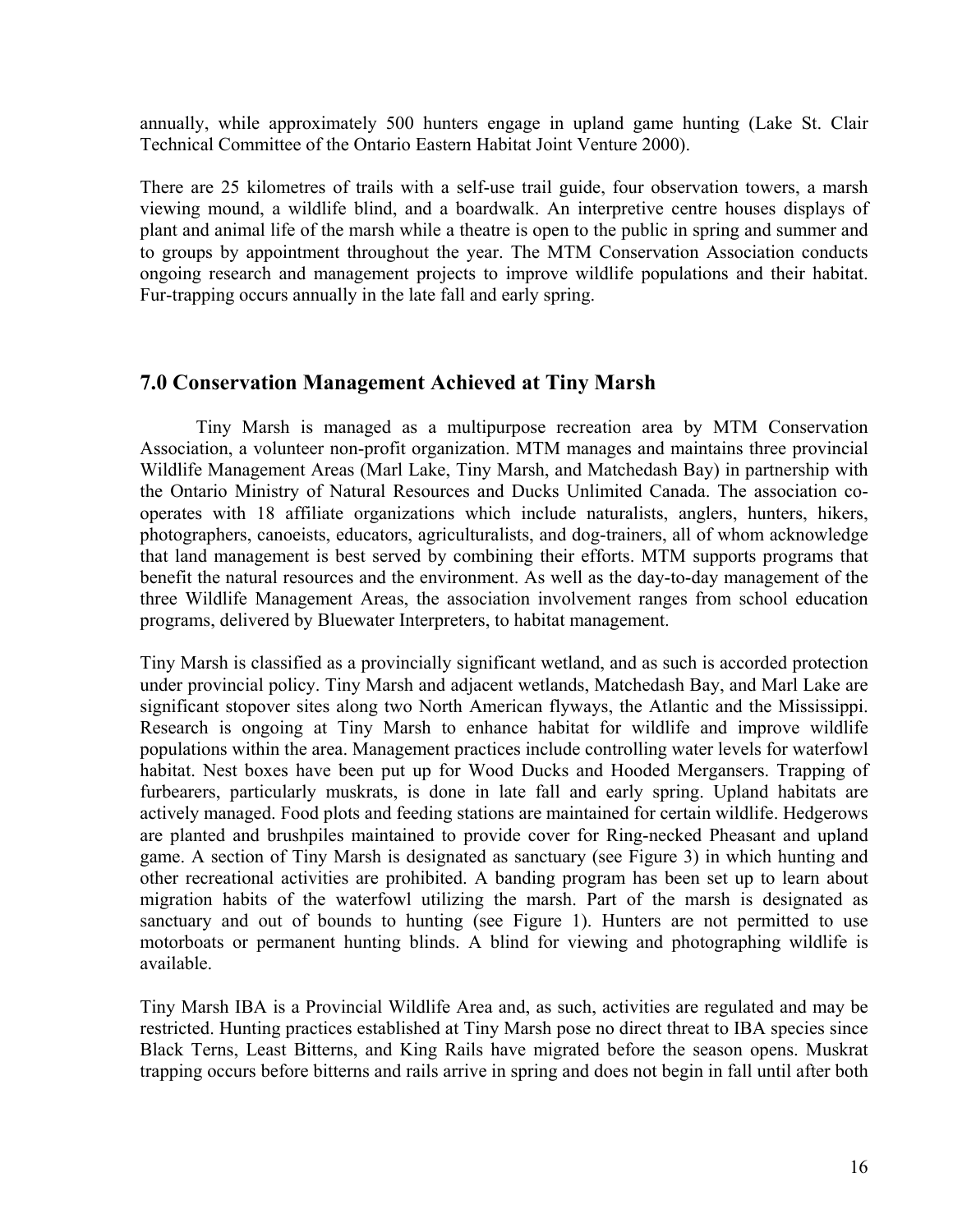<span id="page-17-0"></span>species have migrated south. American Coots, considered to be rare in Ontario (Austen et al. 1994), remain into the fall hunting season.

Tiny Marsh is within the Severn Sound watershed, an area of  $1,000 \text{ km}^2$ . In response to nuisance algae growth within the watershed, caused by oversupply of phosphorus, the Severn Sound Remedial Action Plan was undertaken to rehabilitate the Severn Sound ecosystem. One of the major tributaries within the watershed is the Wye River, whose headwaters include Tiny Marsh. Any potential threat involving soil erosion and agricultural chemical runoff to Tiny Marsh should be addressed by this Remedial Action Plan.

## **8.0 Stakeholders**

The following are major stakeholders within this IBA. There are undoubtedly other stakeholders who are not mentioned. The authors regret any omission.

## MTM Conservation Association

MTM Conservation Association, a volunteer non-profit organization, manages and maintains three provincial Wildlife Management Areas, Marl Lake, Tiny Marsh, and Matchedash Bay, in partnership with the Ontario Ministry of Natural Resources and Ducks Unlimited Canada.

## Ducks Unlimited Canada

Ducks Unlimited Canada (DUC) is a private, non-profit, charitable organization dedicated to the conservation of wetlands for the benefit of North America's waterfowl, wildlife, and people. The web page for Ducks Unlimited Canada is [www.ducks.ca](http://www.ducks.org/conservation/canada.asp). DUC constructed and manages the dykes and water control structures for MTM at Tiny Marsh, and sits on the MTM management committee.

## Ministry of Natural Resources

Owner of much of the land base, this provincial agency is ultimately responsible for the management activity within much of this IBA. The OMNR core business is to "manage forests, fish, wildlife, Crown lands and waters, aggregates, fuel resources, and provincial parks and protected areas sustainably, so as to provide environmental, social, and economic benefits. Sustainable development recognizes and supports the needs of society in a way that is consistent with the ecological capacity of the natural environment. The programs within the core business of natural resource management strive to achieve a balance between use and protection and ensure a broad range of values is recognized, through open decision-making and integrated delivery" (OMNR web page). The OMNR owns the Tiny Marsh Provincial Wildlife Area, and sits on the Management committee of MTM that manages Tiny Marsh along with Matchedash Bay and Mud Lake. The OMNR web page is <http://www.mnr.gov.on.ca/MNR/>.

## Canadian Wildlife Service

The Canadian Wildlife Service contributes to the conservation of wildlife and natural habitats through research, monitoring, enforcement, management, and partnership programs. Working in cooperation with the province of Ontario and other government and non-government organizations,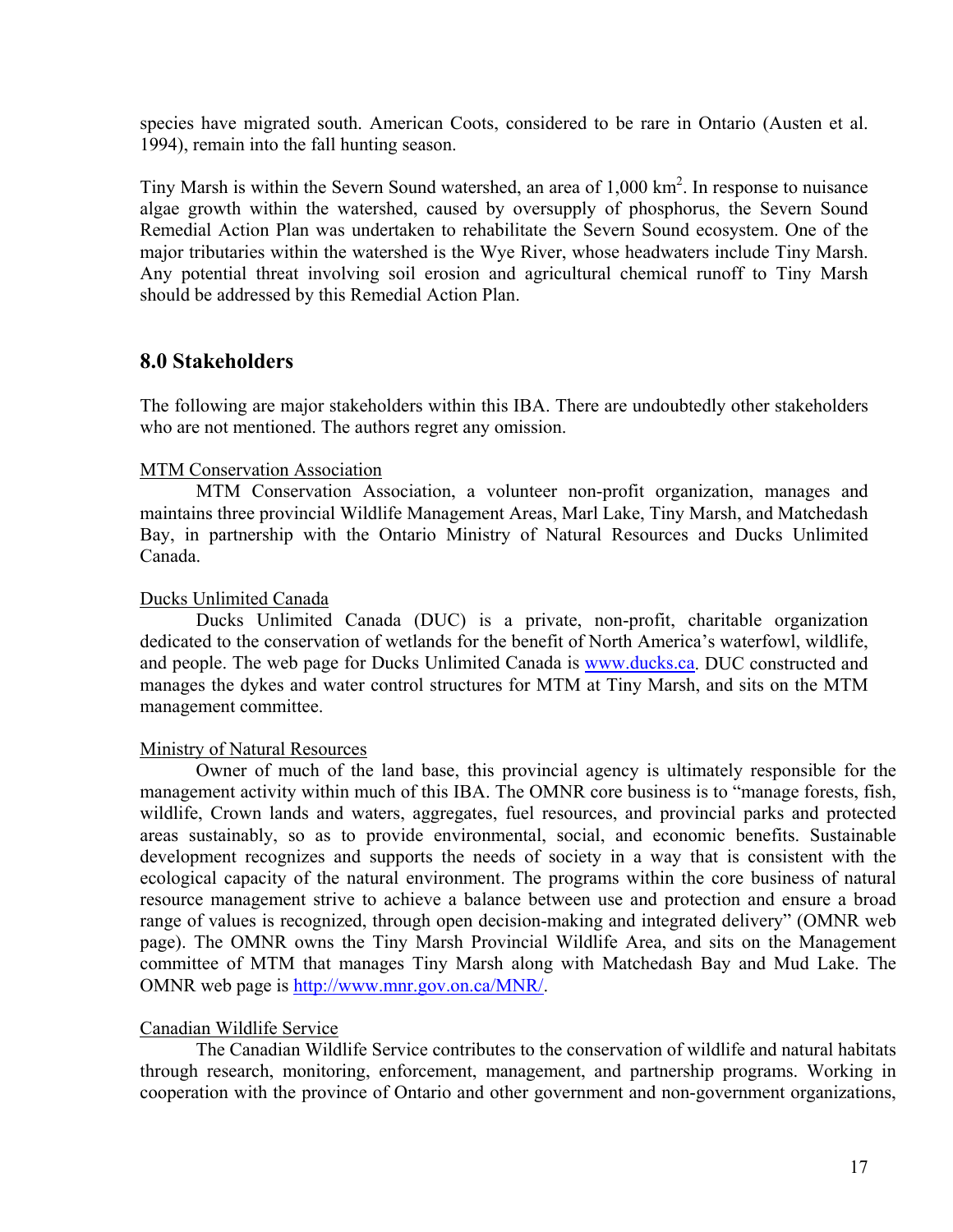<span id="page-18-0"></span>CWS develops innovative approaches that are applied to conserve and restore critical remaining natural areas through programs such as the Great Lakes Wetlands Conservation Action Plan and the management of National Wildlife Areas and Migratory Bird Sanctuaries (Canadian Wildlife Service web page). Migratory birds are the responsibility of the Canadian Wildlife Service in Canada. The CWS has been using Tiny Marsh as a control site for colonial bird monitoring (Weseloh, pers. comm.). The CWS web page is: [http://www.on.ec.gc.ca/wildlife\\_e.html](http://www.on.ec.gc.ca/wildlife_e.html)

#### Bluewater Interpreters

Bluewater Interpreters, through contract with MTM Conservation Association, offer year-round, hands-on, curriculum-based programming concerning Tiny Marsh, from primary to OAC level to the region's schoolchildren, as well as to the general public.

#### Recreational Users

Among the range of users of Tiny Marsh are school groups, waterfowl hunters, naturalists, recreational walkers, and local residents.

#### Township of Tiny

The IBA is within Tiny Township. Municipalities are given responsibility by the province for many aspects of governance such as land use planning and regulation and maintenance of roads and other services. Municipalities regulate land use though a zoning bylaw in the Official Plan.

#### Field Naturalists

Three Field Naturalist clubs exist within a short distance of the IBA – the Orillia Field Naturalists, the Penetang/Midland Field Naturalists, and the Brereton Field Naturalists. Tiny Marsh is a popular destination for nature observation by members of these clubs. Club members have contributed significantly to the Black Tern and Least Bittern Study.

## **9.0 Opportunities**

A core of skilled naturalists lives within a relatively short drive of Tiny Marsh. Many of these naturalists were involved in the Black Tern and Least Bittern Surveys in 2000 (see Appendices 2 and 3). These surveys employed a standard protocol and obtained baseline data that will provide future reference to the relative abundance of these species as well as the number of Black Tern nests. The methods also provide insights into assessing the nesting success of Black Terns by determining the ration of adults to young (Holt, M. and J. Broadfoot, 2000). Continuing this monitoring program will be of great value in future years.

The second Ontario Breeding Bird Atlas will result in relatively intensive surveys of the breeding birds across the province. This enhanced level of birding should increase the knowledge of species living in and near Tiny Marsh, whether they are breeding, and how abundant they are.

The IBA species breeding within Tiny Marsh IBA attract Ontario birdwatchers, naturalists, and nature photographers, especially in late spring and early summer. Tiny Marsh is one of two marshes in Ontario whose managed water levels have contributed to a healthy marsh and to the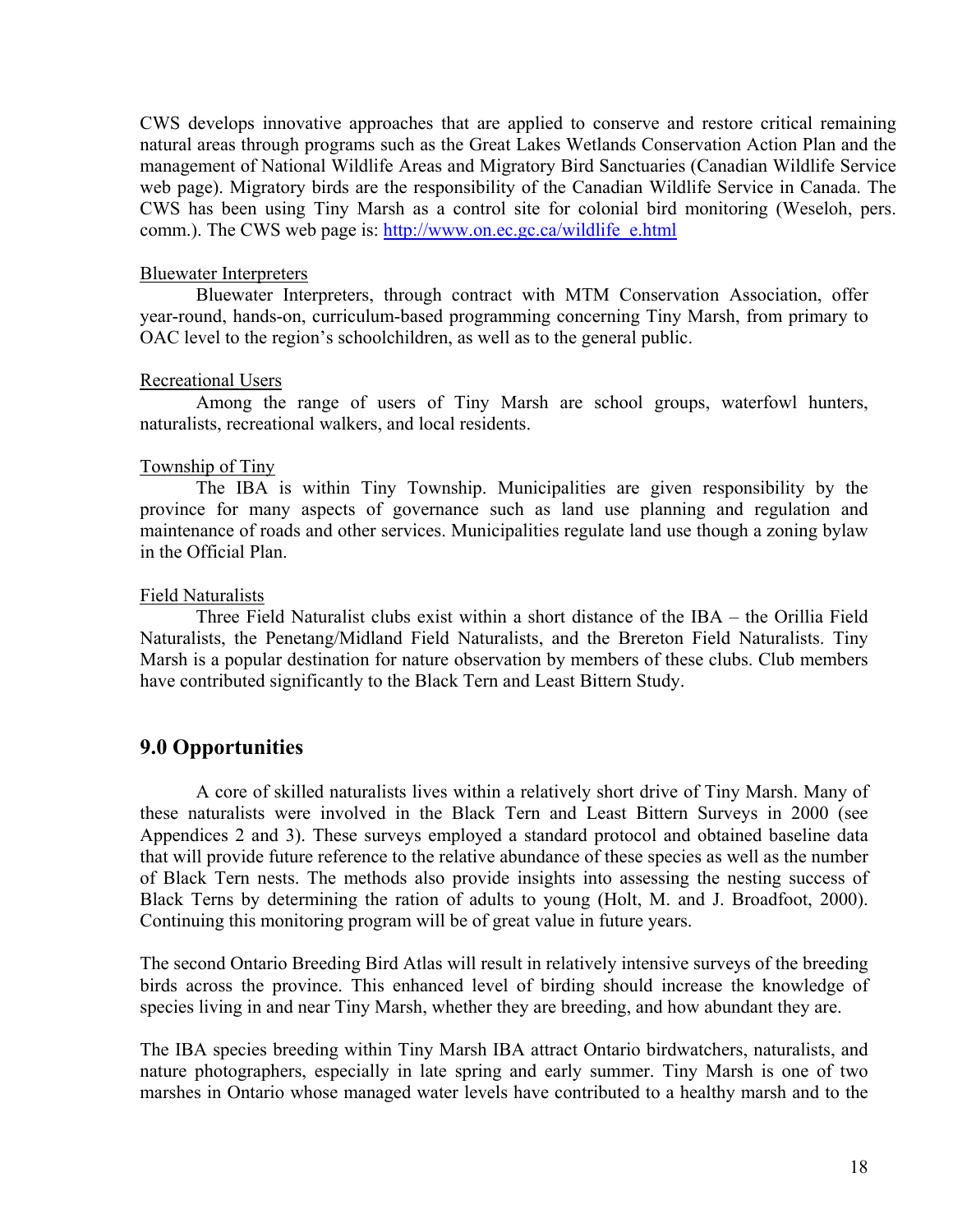<span id="page-19-0"></span>presence of a diverse marsh bird community (Pittaway 1997). Each April, MTM Conservation Association hosts the annual Waterfowl and Migratory Bird Viewing Day. The public has an opportunity to visit different sections of the marsh and learn first-hand bird identification and the natural history and status of the marsh's bird life from experienced naturalists and birders of the Orillia, Midland, and Brereton (Barrie) Naturalist Clubs. In 1999, this viewing day coincided with the Elmvale Maple Syrup Festival, bringing the importance of Tiny Marsh to the attention of a wider audience.

Bluewater Interpreters offers year round, hands-on, curriculum-based programming concerning Tiny Marsh to elementary and secondary school children as well as the general public. The environmental education program attracts 1,000-2,000 participants annually (Lake St. Clair Technical Committee of the Ontario Eastern Habitat Joint Venture 2000). These programs are offered both at Tiny Marsh and in classrooms. The Interpretative Centre offers seasonal programs that serve to introduce people to the marsh through guided nature walks as well as slide shows and displays. Bluewater Interpreters, for example, offer a live reptile and amphibian display that has over a dozen specimens.

The marsh bird IBA species thrive in a hemi-marsh condition and, in marshes such as Tiny Marsh, maintaining such conditions requires sound management skills and practices. The opportunity exists to instruct both schoolchildren and the general public about marsh management for wildlife including IBA bird species.

Tiny Marsh IBA offers opportunities to view, photograph, or study birds for residents and tourists. Enhancing these opportunities by the development of infrastructure and promotional materials could benefit the local tourist-based economy and raise the profile of the marsh as an ecological treasure.

## **10.0 Threats**

Disturbance of nesting or roosting birds is a potential problem, particularly due to the multi-use nature of Tiny Marsh. However, disturbance is low at present, and MTM is taking measures to minimize potential causes of disturbance within the IBA (IBA Steering Committee, pers. comm. 2001). A considerable portion of the marsh is zoned as sanctuary and is out of bounds in all seasons (see Figure 1).

Purple Loosestrife (*Lythrum salicaria*) is a non-native plant that grows at low levels in the marsh. Elsewhere in Eastern and Southern Ontario, this garden escapee of Eurasian origin is highly invasive of wet and damp areas, to the detriment of native vegetation. At Tiny Marsh, it is removed manually and has not had a significant impact on the wetland.

Chemical pesticides and fertilizers from agricultural land surrounding Tiny Marsh are a potential source of pollution, given that some of the surrounding lands drain into Tiny Marsh, which in turn drains into the Wye River.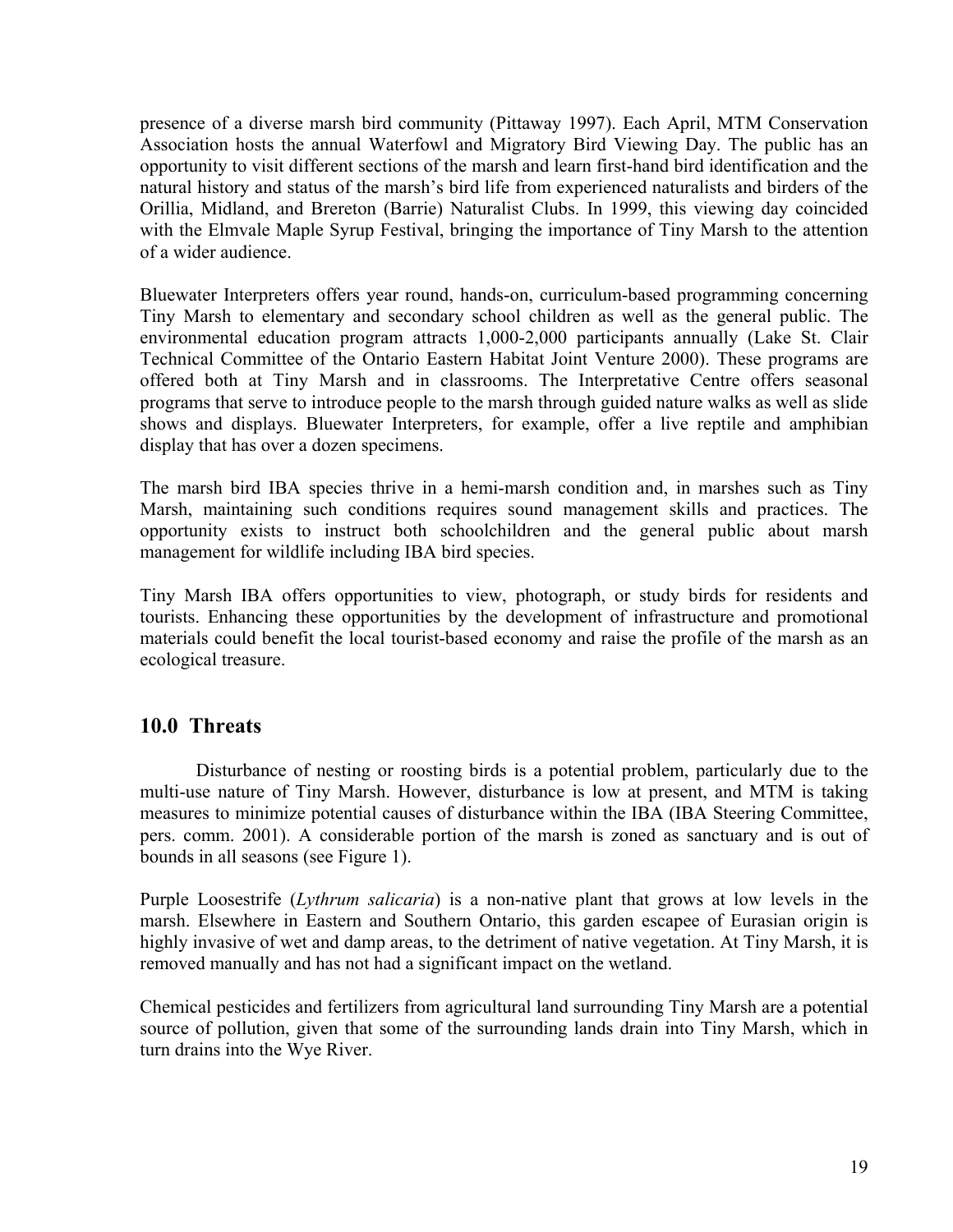## <span id="page-20-0"></span>**11.0 The Action Plan**

The following action plan lays out the basics for bird conservation in the Tiny Marsh Important Bird Area. The vision, goals, and objectives were developed over several meetings with the IBA Steering Committee. Bulleted strategies or actions follow each goal and objective. It will be in the interest of the Steering Committee and stakeholders to prioritize these goals, objectives, and actions. Implementation will be led by MTM Limited, the managers of Tiny Marsh, and will depend on the availability of resources and people. The suggested group or person responsible for implementation is listed in brackets, followed the Action's priority: H=high, M=moderate, L=low.

## **11.1 Vision**

*The Tiny Marsh Important Bird Area will be conserved and managed to protect populations of resident and migratory birds, as a place where birds can be monitored, studied, and enjoyed for the ecological, educational*, *economic, and recreational benefits to the people of Simcoe County and beyond.* 

## **11.2 Goals and Objectives.**

- *1. Protect and conserve significance of Tiny Marsh for Black Terns, Least Bitterns, and other marshbirds and waterfowl* 
	- A. Continue to manage water levels to obtain suitable conditions for Black Tern and Least Bittern (hemimarsh conditions)
		- Formalize management objectives with managing agencies and organizations (DUC, MTM, MNR, and other stakeholders) (M)
	- B. Create conditions with a variety of water depths to maximize habitat diversity for wading birds, while not compromising Objective 1A
		- Investigate the potential for management of one cell as a seasonal shorebird and wading bird stopover (DU, MTM) (L)
	- C. Avoid activities near breeding or feeding habitat that could conflict with species of concern during breeding season
		- Produce a management plan for Tiny Marsh that addresses the issue of user conflicts (MTM) (H)
		- Develop educational signage to inform visitors of area's significance (MTM) (ongoing)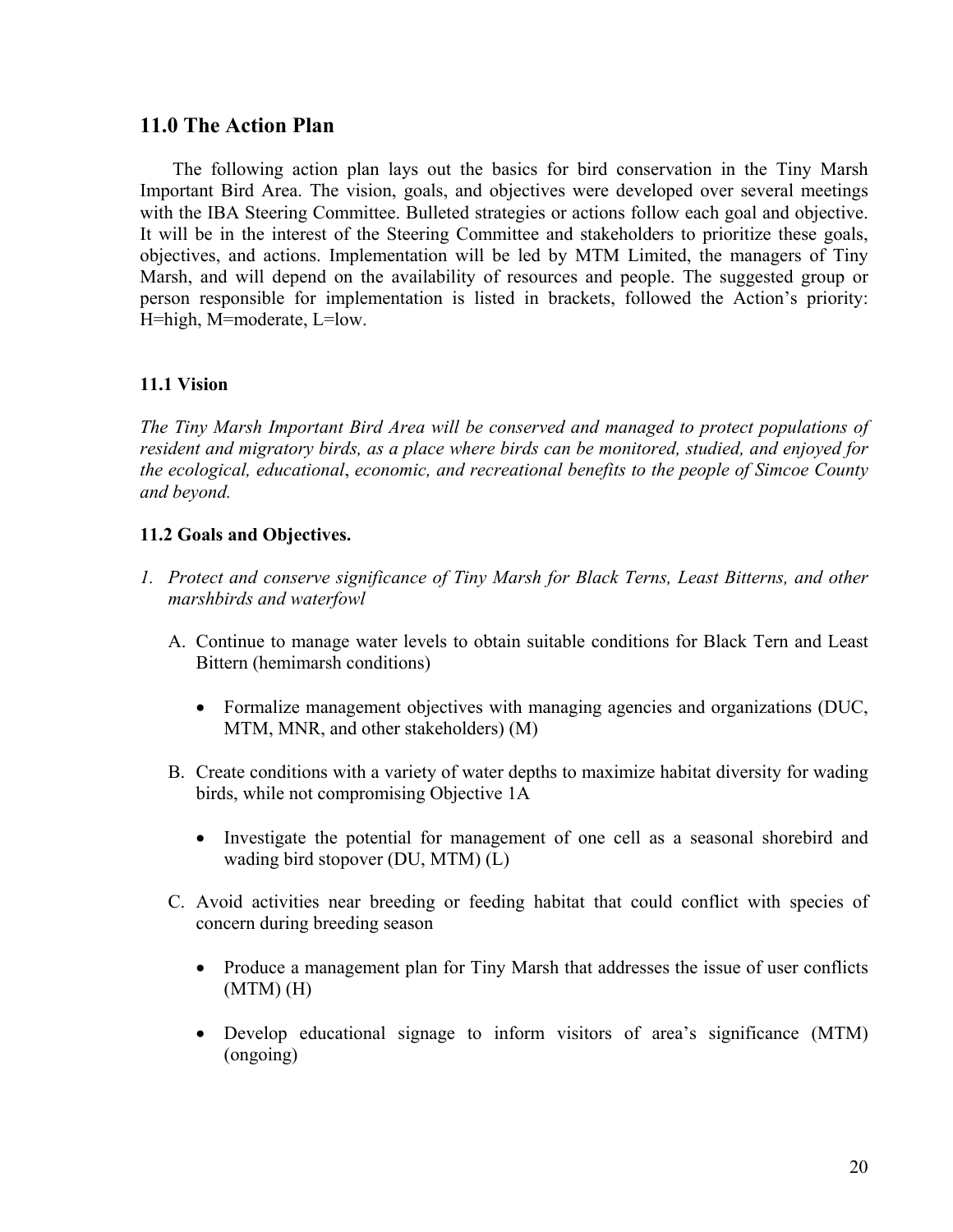- Produce a fact sheet and other materials on Black Tern and Least Bittern for circulation to Stakeholders and users of Tiny Marsh (MTM) (ongoing)
- D. Determine populations of species of conservation concern (e.g., Least Bittern, Black Tern, King Rail)
	- Conduct surveys to determine breeding population of Black Tern and Least Bittern (MTM) (Ongoing – see Appendices 2 and 3)
- E. Establish monitoring system to track species of conservation concern
	- Set up protocol for surveys in subsequent seasons (MTM, CWS, MNR, Bird Studies Canada, Trent University) (done)
	- Arrange for volunteers to conduct surveys (MTM) (done)
	- Send copy of results to NHIC after each season (MTM) (H)
- F. Develop a database of relevant information on birds at Tiny Marsh
	- Determine how survey results are to be stored and shared (MTM) (ongoing)
	- Gather and compile historical information on birds observed at or near Tiny Marsh, and enter information in data bank (MTM) (ongoing)
	- Establish a data management function on site (MTM) (ongoing)
- G. Determine if and how water level management practices influence Black Tern and other marsh bird populations
	- Promote research on this with relevant agencies and institutions (CWS, DU, MTM) (ongoing)

## *2. Protect landbird populations within the IBA*

- A. Assess woodland and meadow/grassland habitat on a regular basis for significant landbirds (e.g., Red-headed Woodpecker) and habitat conditions
	- Communicate with atlassers during Breeding Bird Atlas to focus effort (point counts) and breeding searches on these areas and species of conservation concern (MTM CWS, Atlas regional coordinator and atlassers) (H)
	- Conduct annual woodland surveys for Red-headed Woodpecker. Identify nesting, or potential nesting trees and assure that no logging or disturbance to the habitat occurs (MTM) (H)
- *3. Reduce or eliminate potential for disturbances during breeding season* 
	- A. Coordinate management practices more effectively between participating parties (users) to avoid potential conflicts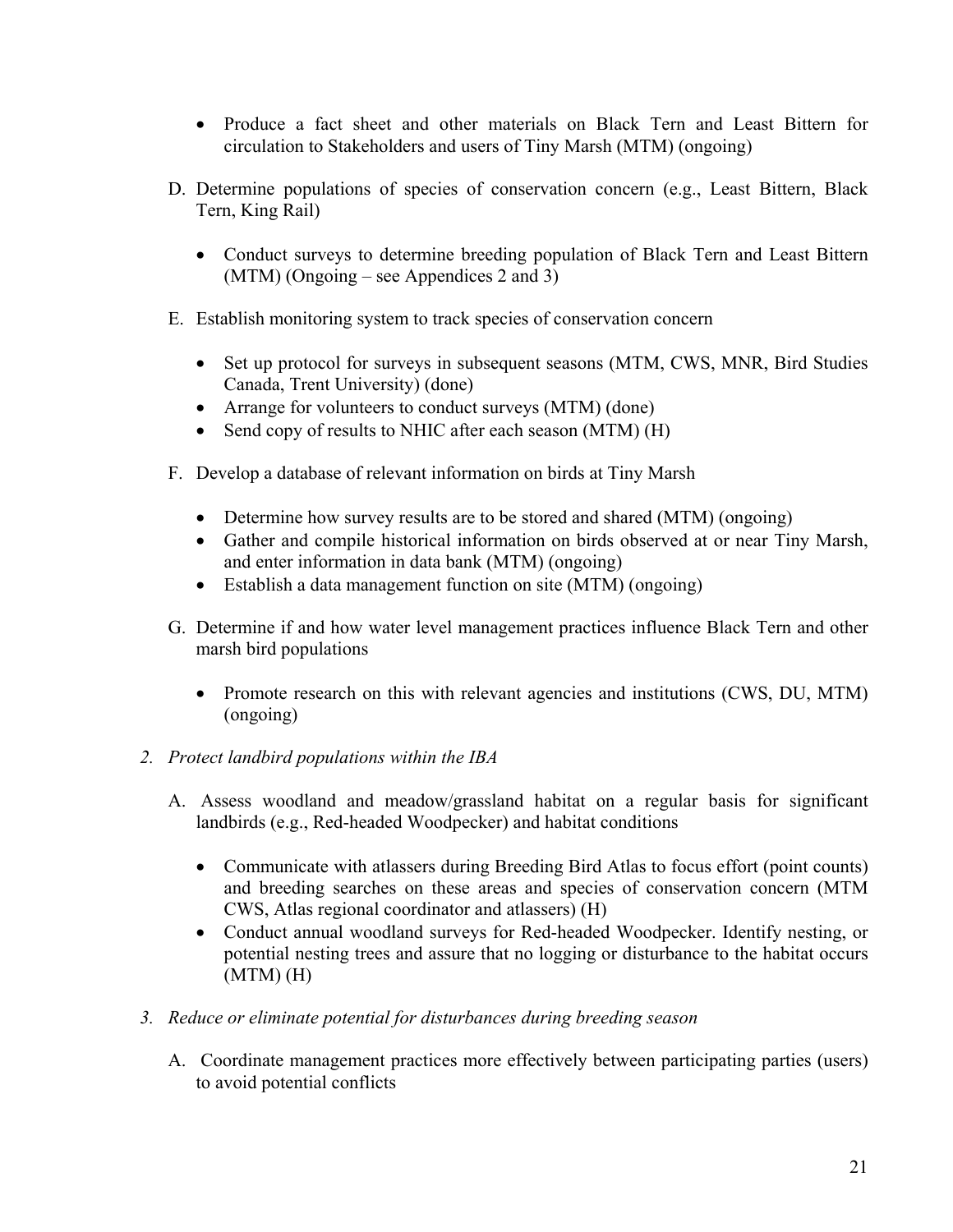- Develop a timeline information poster to communicate user activities to the public throughout the year (MTM) (M)
- Develop in the management plan a zoning plan for Tiny Marsh that includes a noentry area (MTM) (done)

## *4. Promote Tiny Marsh IBA to for ecotourism and education*

- A. Develop resources and programs that support and promote the IBA and its values
	- Develop a "birding guide" to the region, featuring Tiny, Wye, and Matchedash IBAs and other areas of interest (local naturalist clubs, FON, OFO, DU) (M)
	- Develop on-site infrastructure to facilitate bird observation such as a series of blinds (MTM, CWS, MNR) (M)
	- Develop on-site signage about Black Terns. (MTM, DU) (H)
	- Develop an education program (unit) with Bluewater Interpreters and interested local educators around species at risk, such as Black Terns (Bluewater Interpreters, MTM, local educators, FON) (M)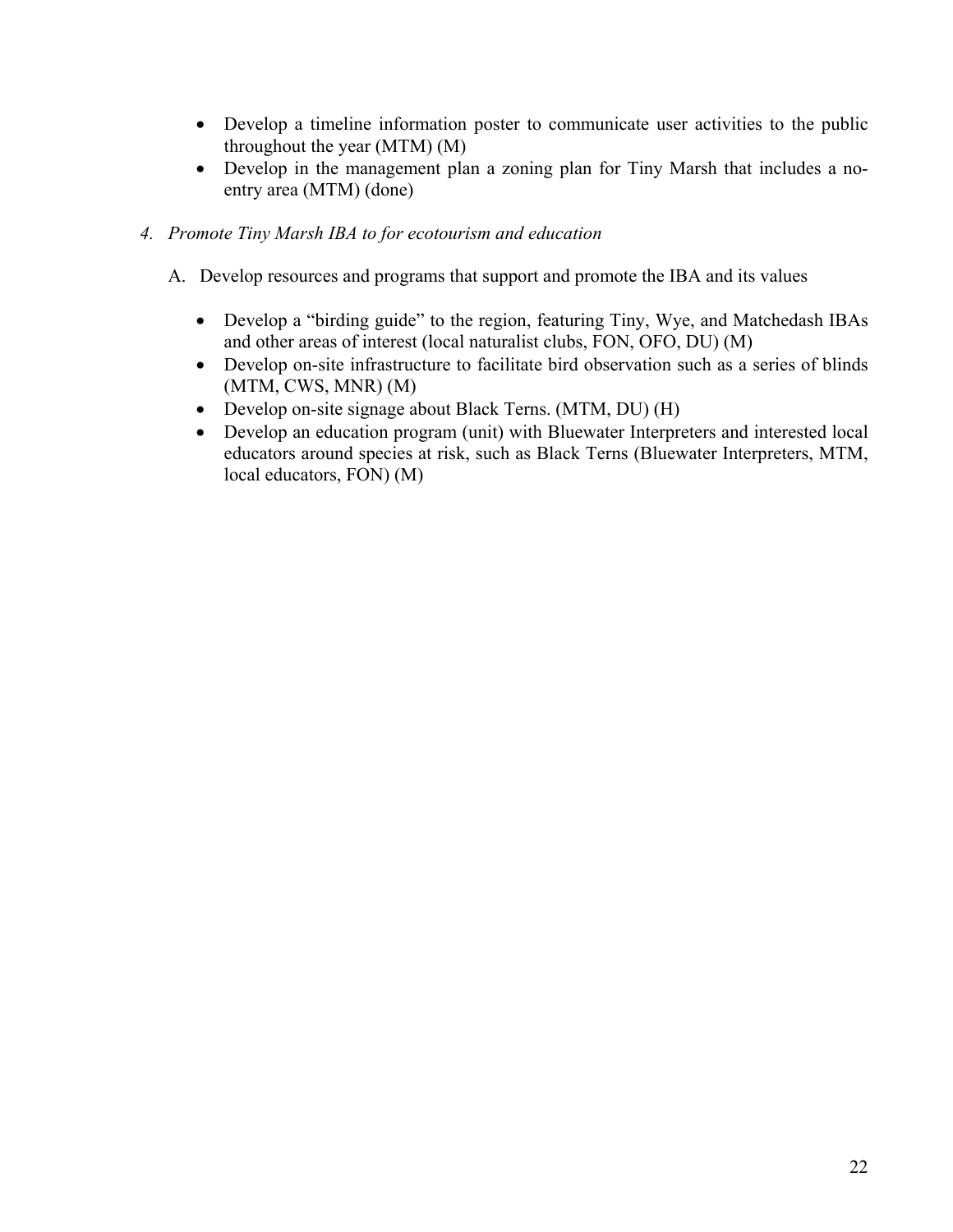## <span id="page-23-0"></span>**12.0 Evaluation**

Planning in complex circumstances should include a system of evaluating progress, rethinking goals and objectives, and revising actions. This iterative approach to planning means not only that the plan is open to revision but also that evaluation and revision are a fundamental part of the planning process. The FON and its national partners are committed to supporting IBAs in plan implementation. Local stakeholders have already invested in the IBA and have a stake in its success.

MTM will oversee implementation of these actions. As a first step, MTM and other partners should establish priority actions and develop a time-frame for implementation. During the summer of 2000, a good step was taken to establish monitoring protocols, and undertake research on Black Terns and Least Bitterns (see appendices 2 and 3). Continuation of these activities, and implementation of others, will depend on availability of resources and the interests and energy of the stakeholders. An annual update on the conservation plan implementation would be of great value to the CNF, FON, and BSC.

As Tiny Marsh IBA has joined the global family of IBAs, information on the IBA will be incorporated into BirdLife's global IBA database. This database will be used to report on conservation progress in IBAs. The information required is listed below.

- $\Box$  Summary of general progress by the stakeholders group
- $\Box$  Update on actions, objectives, and goals
- $\Box$  Changes in actions, objectives, and goals (explain why changes were needed)
- $\Box$  Any changes in threats affecting the IBA species and site
- □ Copies of any media coverage or materials produced
- $\Box$  An updated list of groups involved in the stakeholder group
- Successes and failures within the IBA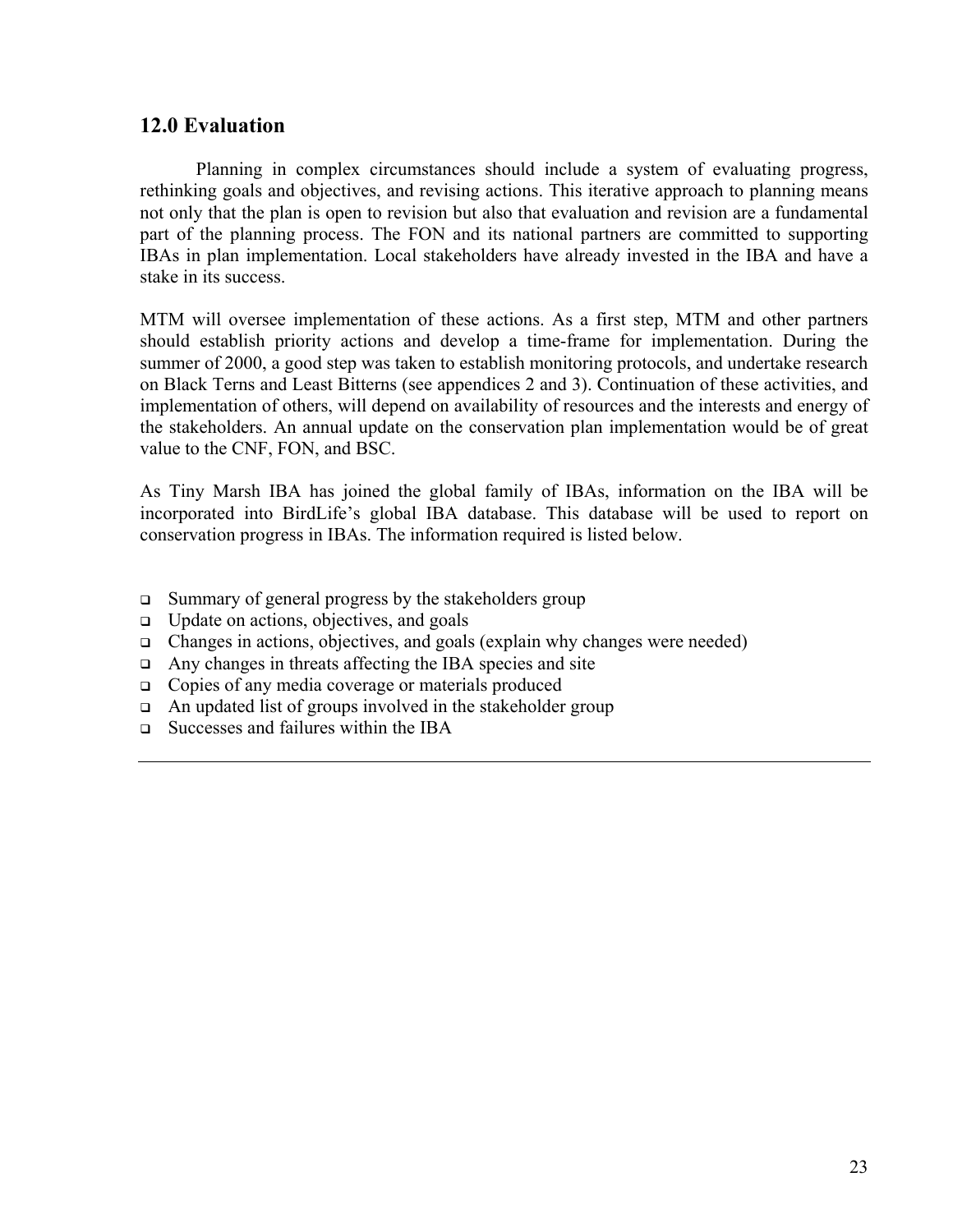## <span id="page-24-0"></span>**References**

- Austen, M.J.W., and M.D. Cadman. 1994. *The Status of the Least Bittern (Ixobrychus exilis) in Ontario. Status Recommendation: Threatened.* Prepared for Ontario Ministry of Natural Resources, Terrestrial Ecosystems Branch, North York, Ont.
- Austen, M.J.W., M. D. Cadman, and R.D. James. 1994*. Ontario Birds at Risk: Status and Conservation Needs*. Federation of Ontario Naturalists and Long Point Bird Observatory Publishers, Toronto, Ont.
- Bird Studies Canada: Regional Priority Species Lists. 2000. http://www.bsceoc.org/conservation/priorlists.html (July 2000).
- Canadian IBA Database. 1999. IBA Site Summary Tiny Marsh, CAON025N. Bird Studies Canada/Canadian Nature Federation (July 2000).
- Christmas Bird Count Records Bird Source, Cornell Laboratory Ornithology. 2000. http://birdsource.tc.cornell.edu/cbcdata/ (July 2000).

del Hoyo, Josep, ed. 1996a. "King Rail." In *Handbook of the Birds of the World*. Vol. 1, no. 50. Lynx Edicions, Barcelona, Spain.

- -- 1996b. "Black Tern." In *Handbook of the Birds of the World*. Vol. 1, no.36. Lynx Edicions, Barcelona, Spain.
- Dunn E.H., and D.J. Agro. 1995. "Black Tern." In *The Birds of North America*, No. 147 (A. Poole and F. Gill, eds.). The Academy of Natural Sciences, Philadelphia, and the American Ornithologists' Union, Washington, D.C.
- Ehrlich, P.R., D.S. Dobkin, and D. Wheye. 1986*. The Birder's Handbook: A Field Guide to the Natural History of North American Birds*. Simon & Schuster, Toronto, Ont.
- Friesen, L. 1999. "The King Rail: Almost Gone but Not Forgotten." *Long Point Board Observatory and Ontario Programs Newsletter* 31, no. 1. Bird Studies Canada.
- Gibbs, J.P., A.K. Read, and S. Melvin. 1992. "Least Bittern (*Ixobrychus exilis*)." In *The Birds of North America, No. 17.* (A. Poole and F. Gill, eds.). The Academy of Natural Sciences, Philadelphia, and the American Ornithologists' Union, Washington, D.C.
- Holt, M., and J. Broadfoot. 2000. "Least Bittern and Black Tern Monitoring Report for Tiny Marsh and Matchedash Bay Provincial Wildlife Areas." MTM Conservation Association.
- Lake St. Clair Technical Committee of the Ontario Eastern Habitat Joint Venture. 2000. Draft Report: A Socio-Economic and Environmental Effects Study of a Proposed 1000 Acres Wetland Restoration Project Near Lake St. Clair in Southwestern Ontario. Prepared by Ecologistics.
- Meanley, B. 1992. "King Rail (*Rallus elegans*)." In *The Birds of North America*, No. 3 (A. Poole and F. Gill, eds.). The Academy of Natural Sciences, Philadelphia, and the American Ornithologists' Union, Washington, D.C.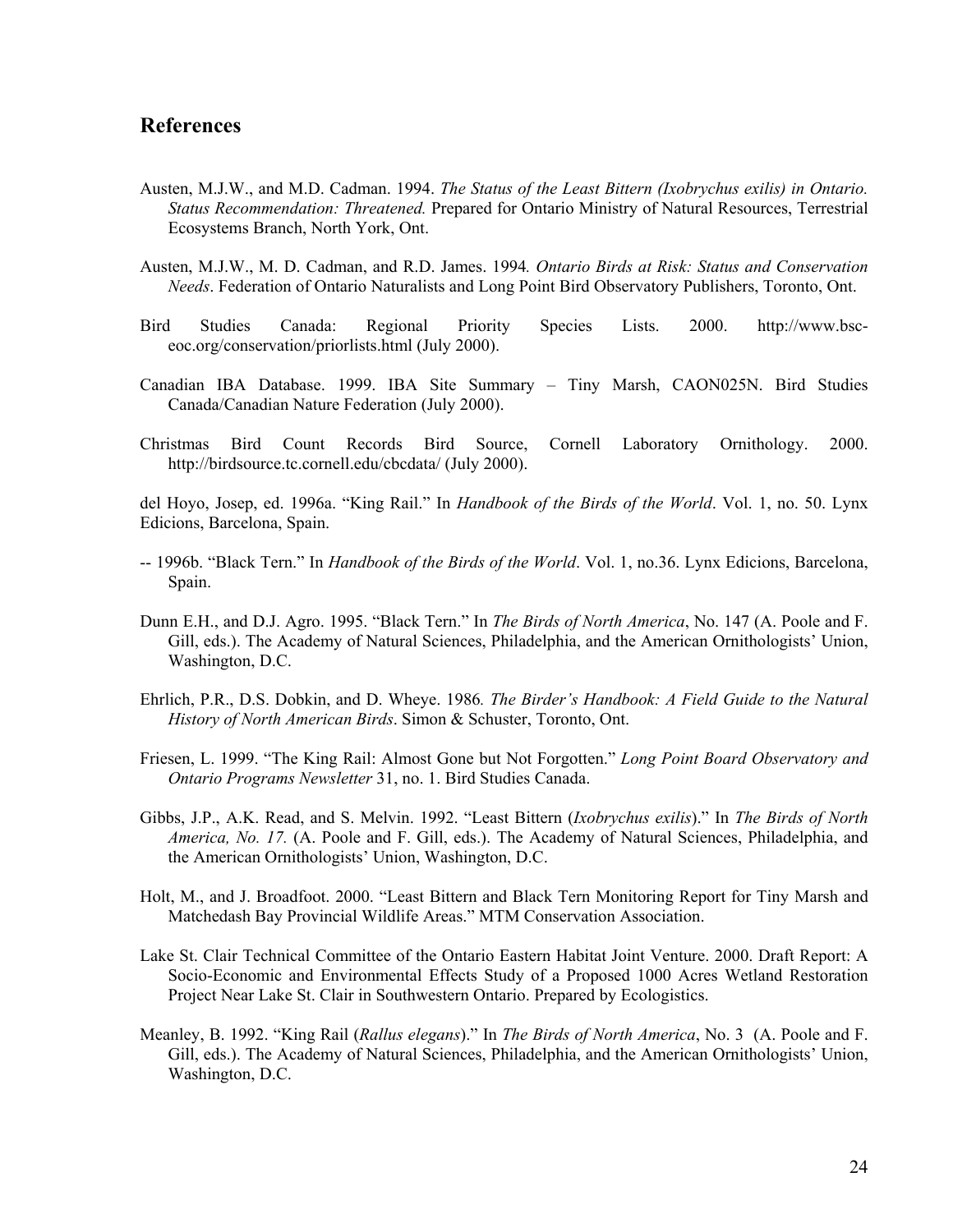- Messier, P., and J.-F. Rail. 1996. "Black Tern." In *The Breeding Birds of Quebec: Atlas of the Breeding Birds of Southern Quebec* (J. Gauthier and Y. Aubry, eds.). Association quebecoise des groupes d'ornithologues, Province of Quebec, Society for the Protection of Birds, Canadian Wildlife Service, Environment Canada, Quebec Region, Montreal, P.Q.
- MTM Conservation Association. 1999. "Marl Lake, Tiny Marsh and Matchedash Bay" (pamphlet). Tiny Marsh Nature Centre, Wyevale, Ont.
- MTM Conservation Association Tiny Marsh. 2000. http://www.csolve.nt/~mtm/tinymarsh.htm (June 2000).
- "North American Flyways." 1999. *MTM Conservation Association Newsletter (*April 1999). MTM Conservation Association, Wyevale, Ont.
- Ontario Ministry of Natural Resources website http://www.mnr.gov.on.ca/
- Pittaway, R. 1997. "Marsh Bird Lockup." *OFO News: Newsletter of the Ontario Field Ornithologists* 15, no 3.
- Reid, F.A., B. Meanley, and L.H. Fredrickson. 1995. "King Rail." In *Migratory Shore and Upland Game Bird Management in North America* (T.C. Tacha and C.E. Braun, eds.). U.S. Fish and Wildlife Service.
- Sandilands, A.P., and C.A. Campbell. 1988*. Status Report on the Least Bittern, Ixobrychus exilis*. Committee on the Status of Endangered Wildlife in Canada, Ottawa, Ont.
- Severn Sound Remedial Action Plan. "Severn Sound Environmental Association" (printed sheet). Wye Marsh Wildlife Centre, Midland, Ont.
- Severn Sound Remedial Action Plan. 1993. *Stage 2 Report: A Strategy for Restoring the Severn Sound Ecosystem and Delisting Severn Sound as an Area of Concern*. Prepared by the Severn Sound Rap Team in consultation with the Public Advisory Committee.
- Statistical Profile of Canadian Communities. 1996. http://www.statcan.ca/english/profil/ (August 2000).
- "Tiny Marsh Tiny Marsh Bird Checklist, Tiny Marsh Provincial Wildlife Area." 1994. Senior League Endowment Society of Collingwood, Inc.
- Wainio, A., A. O'Donnell, and B.Chesnie. 1973. *Historical Study of Tiny and Wye Marshes.* Ontario Ministry of Natural Resources.
- Wemer, K. 1997. "The King of the Hill." *Conservator, Ducks Unlimited Canada* 18, no. 2.
- Whan, Bill. 1999. "The Ohio Cardinal." *The Reports*, Vol. 23, no. 1. The Ohio Bird Records Committee, Columbus, Ohio.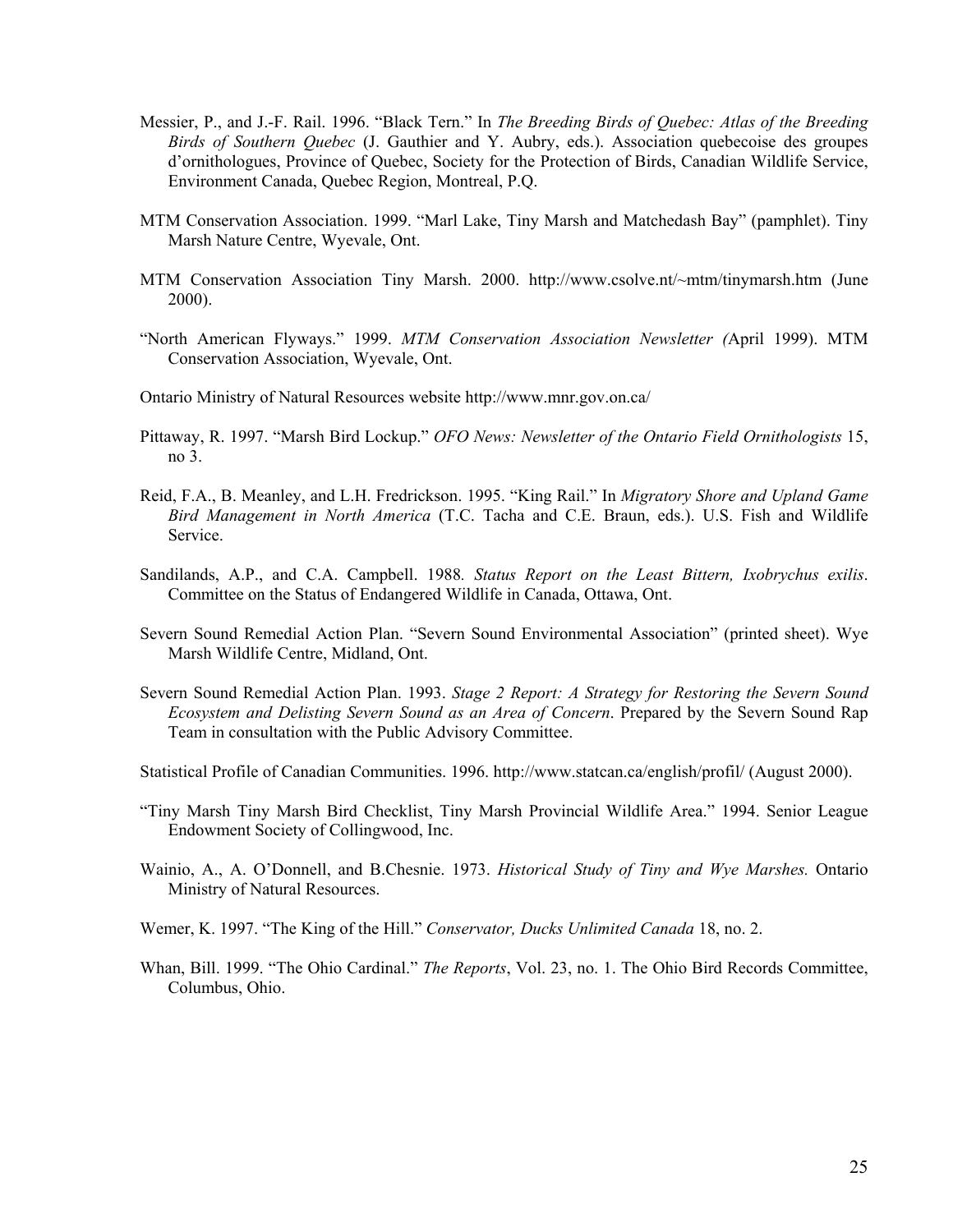## <span id="page-26-0"></span>**Appendix 1 IBA Program Partners**

#### **BirdLife International**

A pioneer in its field, BirdLife International (BL) is the first non-government organization dedicated to promoting world-wide interest in and concern for the conservation of all birds and the special contribution they make to global biodiversity. BL operates as a partnership of non-governmental conservation organizations, grouped together within geographic regions (e.g., Europe, Africa, the Americas) for the purpose of planning and implementing regional programmes. These organizations provide a link to on-the-ground conservation projects that involve local people with local expertise and knowledge. Currently 20 countries are involved in the Americas program throughout North, Central, and South America. For further information about BirdLife International, check the following web site: http://www.birdlife.net/.

The Canadian Important Bird Areas Program has been undertaken by a partnership of two lead agencies. The Canadian Nature Federation and Bird Studies Canada are the Canadian BirdLife International partners.

#### **The Canadian Nature Federation**

The Canadian Nature Federation (CNF) is a national conservation organization with a mission to be Canada's voice for the protection of nature, its diversity, and the processes that sustain it. The CNF represents the naturalist community and works closely with our provincial, territorial, and local affiliated naturalists' organizations to directly reach 100,000 Canadians. The strength of our grass-roots naturalists' network allows us to work effectively and knowledgeably on national conservation issues that affect a diversity of ecosystems and human populations in Canada. The CNF also works in partnership with other environmental organizations, government and industry, wherever possible. Our approach is open and cooperative while remaining firm in our goal of developing ecologically sound solutions to conservation problems. CNF's web site is http://www.cnf.ca.

## **Bird Studies Canada**

The mission of Bird Studies Canada (BSC) is to advance the understanding, appreciation, and conservation of wild birds and their habitats, in Canada and elsewhere, through studies that engage the skills, enthusiasm, and support of its members, volunteers, staff, and the interested public. BSC believes that thousands of volunteers working together, with the guidance of a small group of professionals, can accomplish much more than could the two groups working independently. Current programs collectively involve over 10,000 volunteer participants from across Canada. BSC is recognized nation-wide as a leading and respected not-for-profit conservation organization dedicated to the study and understanding of wild birds and their habitats. BSC's web site is http://www.bsc-eoc.org/.

#### **Federation of Ontario Naturalists**

The Federation of Ontario Naturalists (FON) protects Ontario's nature through research, education, and conservation action. FON champions wildlife, wetlands, and woodlands and preserves essential habitat through its own system of nature reserves. FON is a charitable organization representing 15,000 members and over 105 member groups across Ontario. FON's web site is [http://www.ontarionature.org.](http://www.ontarionature.org/)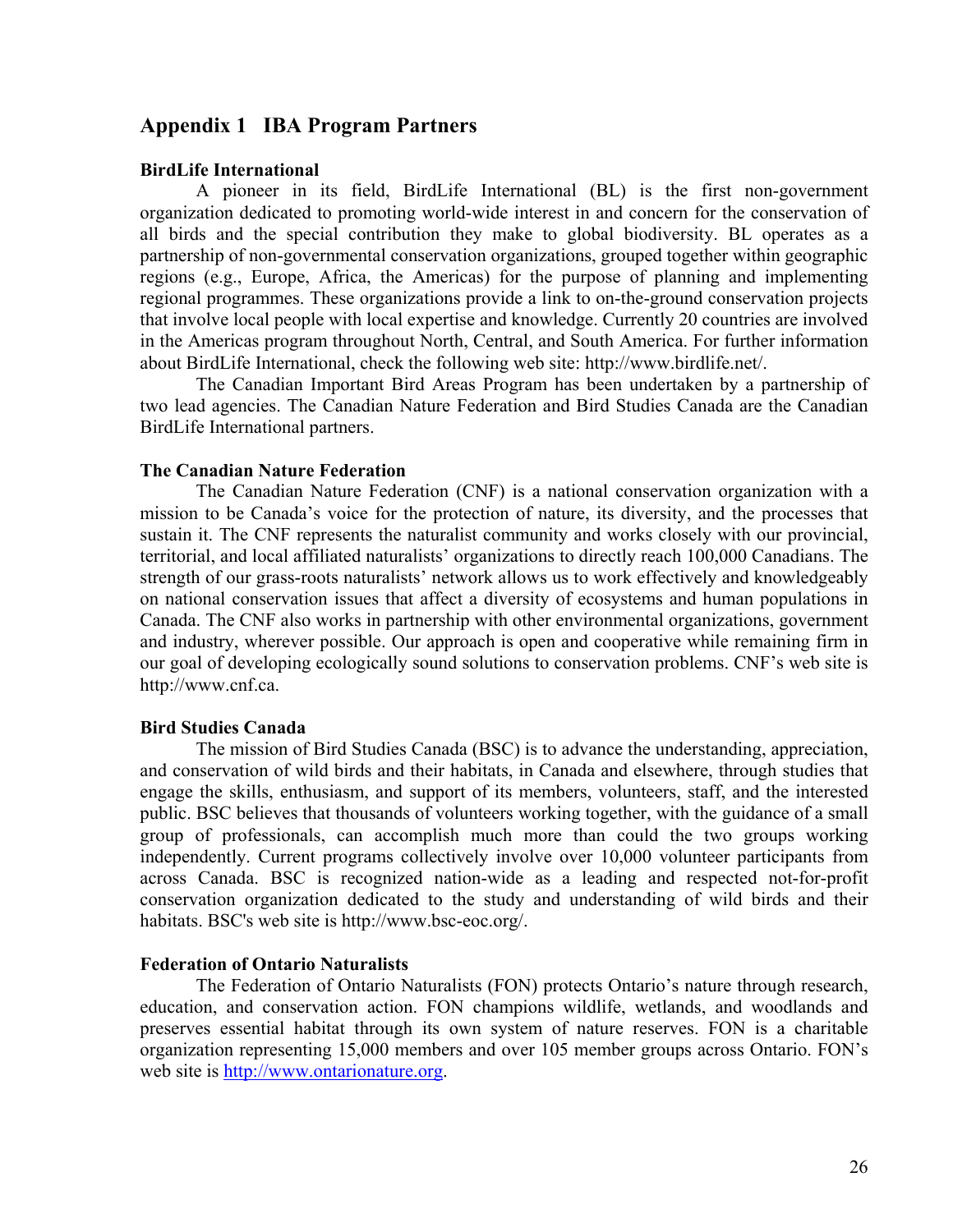## <span id="page-27-0"></span>**Appendix 2. Least Bittern Survey, Tiny Marsh and Matchedash Bay**

The Least Bittern (LEBI) is a small, shy member of the heron family. COSEWIC (Committee On The Status Of Endangered Wildlife In Canada) lists the Least Bittern as a species of Special Concern. The low numbers of Least Bitterns in Ontario are primarily the result of loss of wetland habitat.

A monitoring program for Least Bitterns was conducted at Tiny Marsh & Matchedash Bay between May 29 to June 19, 2000. There were two monitoring routes at both sites. Each route consisted of 10 observation/listening stations placed approximately 250 metres apart in suitable habitat. At each station tape-recorded calls of Least Bittern were used to aid in detection. Three surveys approximately a week apart were conducted on each route. The results are shown in the table below.

|                          | <b>TINY MARSH</b> | <b>TINY MARSH</b>     | <b>MATCHEDASH</b>    | <b>MATCHEDASH</b> |
|--------------------------|-------------------|-----------------------|----------------------|-------------------|
|                          | West Cell         | South/East Cell       | <b>BAY</b>           | <b>BAY</b>        |
|                          |                   |                       | <b>Brereton Cell</b> | Thiffault Cell    |
| <b>SURVEY 1</b>          | $\Omega$          | $\Omega$              | $\theta$             | 5                 |
| May $29 - \text{Jun } 2$ | no LEBI seen      |                       |                      |                   |
|                          | or heard          |                       |                      |                   |
| <b>SURVEY 2</b>          |                   | $\overline{2}$        | 5                    | 10                |
| Jun $5 -$ Jun $8$        |                   |                       |                      |                   |
| <b>SURVEY 3</b>          | $\overline{2}$    | 3                     | 6                    | 5                 |
| Jun 12 - Jun 19          |                   |                       |                      |                   |
| <b>DOMINANT</b>          | Bullrush,         | Bullrush,<br>Cattail, | Cattail              | Cattail           |
| <b>VEGETATION</b>        | Cattail           | Sedge                 | $(Typha$ spp.)       | $(Typha$ spp.)    |
|                          | (Scirpus,         | (Typha,<br>Scirpus,   |                      |                   |
|                          | Typha)            | Carex)                |                      |                   |
| <b>WATER</b>             | $15 - 92$ cm      | $15 - 77$ cm          | $14 - 39$ cm         | $0 - 11$ cm       |
| <b>DEPTH</b>             |                   |                       |                      |                   |

This year the main marsh at Matchedash Bay experienced very low water levels due to low levels in Georgian Bay/Lake Huron. It was interesting to observe the difference in green-up between the main marsh & the Brereton Cell on June 7. New cattail growth was seen throughout the Brereton cell showing a 99 percent green-up. The main marsh area was still mostly brown with very little new cattail growth: only 10 percent green-up. Also birdsong and activity was much greater in the Brereton Cell than in the main marsh area.

Three teams conducted the Least Bittern surveys. At Tiny Marsh Andy Fletcher and Melanie Radder looked after both routes. The Brereton Cell at Matchedash Bay was surveyed by Sid and Dorothy Hadlington and Margo Holt. Pat and Jim Woodford surveyed the Thiffault Cell at Matchedash Bay, which appears to be the Least Bittern capital with a high of 10 birds.

Margo Holt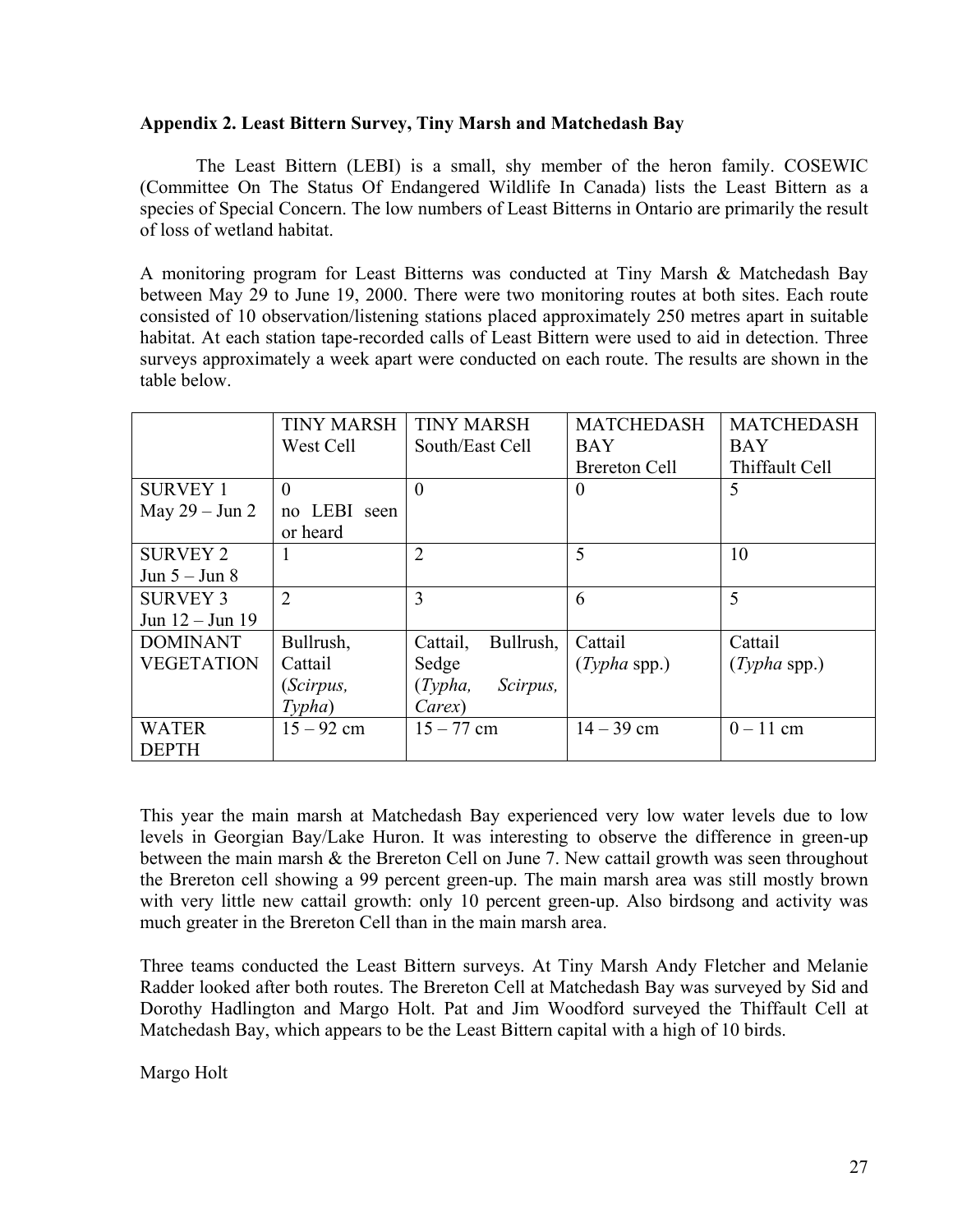## **Appendix 3. Final Report by the MTM-IBA Committee**

#### **Citation:**

Holt, M & J. Broadfoot. 2000. *Least Bittern & Black Tern Monitoring Report for Tiny Marsh & Matchedash Bay Provincial Wildlife Areas.* M-T-M Conservation Association

*Abstract*: Field studies were conducted to assess Black Tern (*Chlidonias niger*) and Least Bittern (*Ixobrychus exilis*) populations at Tiny Marsh and Matchedash Bay. Point count data were collected for Least Bittern at Matchedash Bay (Thiffault and Brereton cells) and at Tiny Marsh between May 29 and June 19. LEBI point counts were lowest at Tiny Marsh (0.133 responses/station) and highest at Thiffault (0.667 responses/station). Point count responses were intermediate at Brereton (0.367 responses/station). Black Tern point counts were conducted only at Tiny Marsh. An average of 5.28 adult Black Terns was observed during six surveys conducted between June 12 and July 27. Point count data collected during four surveys between July 18 and July 27 indicated a ratio of 8.5 flying juveniles per 100 adult Black Terns. Black Tern nest surveys conducted in six sections of Tiny Marsh between June 10 and June 18 resulted in a count of 95 nests and 432 flying adults. An average of 2.32 eggs was observed per Black Tern nest. The implications of these results and plans for future data gathering are discussed.

#### **Introduction**

Black Tern (BLTE) and Least Bittern (LEBI) surveys were conducted at Tiny Marsh and Matchedash Bay during the year 2000 field season. Both of these birds are species of conservation concern – BLTE, listed as vulnerable in Ontario by COSSARO and not at risk nationally by COSEWIC in 1996; LEBI, listed as nationally vulnerable by COSEWIC in 1988. Consequently the MTM Conservation Association has great interest in developing methods to monitor their abundance and distribution. Black Tern surveys have been conducted in the past at Tiny Marsh, first by MNR and then by volunteers from MTM. These surveys related to counts of flying adults made in June during most years. Observers traversing habitat in canoes counted flying terns. Sampling effort varied in terms of areas of the marsh surveyed and the number of observers. No similar BLTE surveys were conducted at Matchedash. Information on LEBI was not gathered according to any formal protocol.

During the 1999 summer field season researchers from the Canadian Wildlife Service conducted a series of feasibility studies at Tiny Marsh related to BLTE nesting success. Results from this study indicated what appeared to be a relatively low nest success (percentage of young reaching fledgling age). High levels of predation by Northern Water Snakes (*Nerodia sipedon sipedon*) and gulls (*Larus* spp.) was suggested as a possible explanation (Weseloh, pers. comm*.*). About this time, MTM became involved in the Important Bird Areas (IBA) conservation planning process. Associated with this IBA process was the planning of field surveys of BLTE and LEBI to be conducted at Tiny Marsh and Matchedash Bay. The field surveys were designed to provide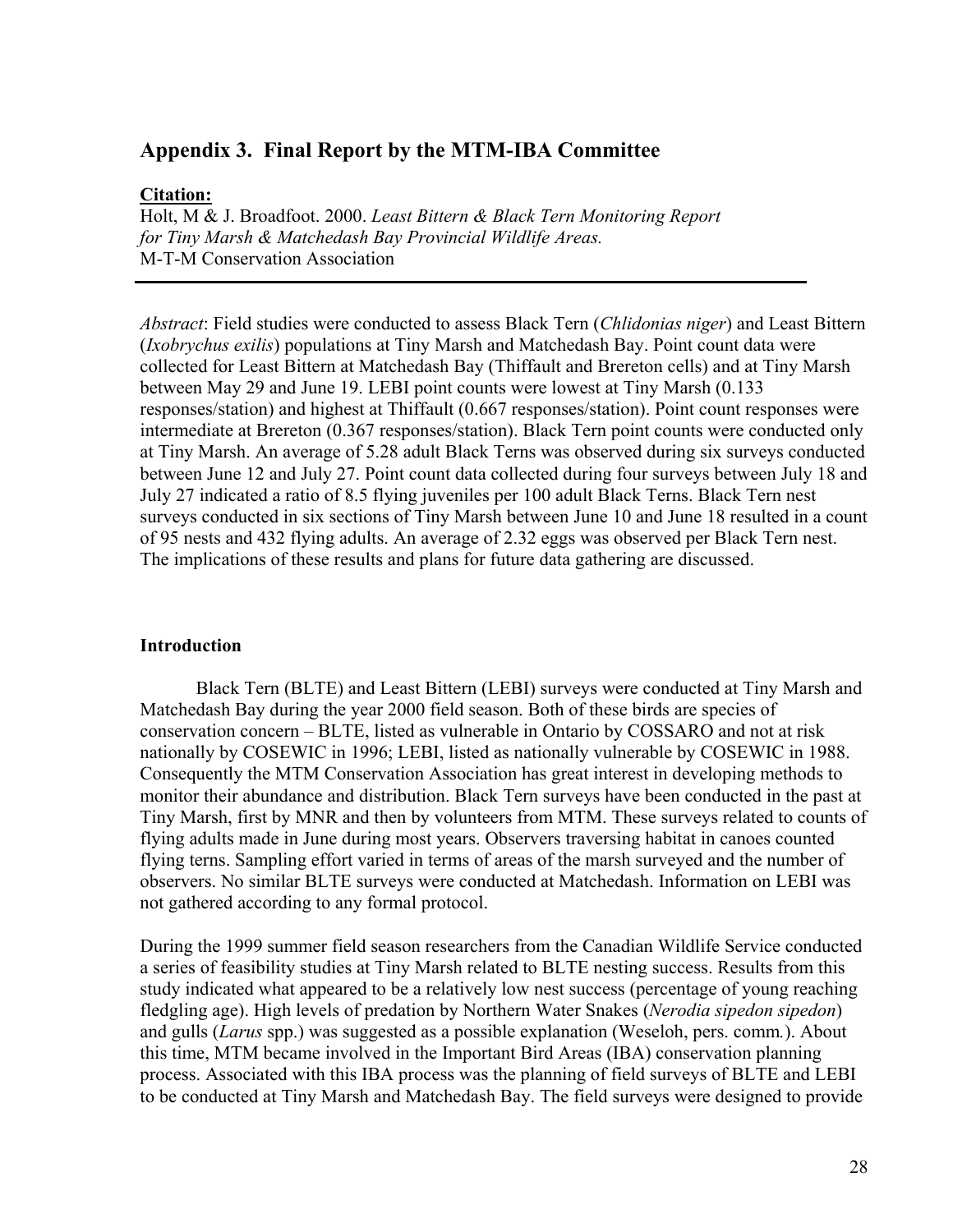results that were reproducible over time and collected with consistent sampling intensity. This was seen as being important in terms of using data to assess trends in abundance. Additional surveys were designed to assess BLTE recruitment (ratio of flying young to adults). This later survey was seen as valuable in light of the results of CWS nest success studies conducted in 1999 indicating a relatively low survival rate of young BLTE.

This report presents the methods and findings of BLTE and LEBI field studies conducted at Tiny Marsh (both BLTE and LEBI surveys) and Matchedash Bay (LEBI surveys only) during the year 2000 field season.

## **Acknowledgments**

The following volunteers helped with this years BLTE surveys: Margo Holt, Pat Woodford, Jim Woodford, Sid Hadlington, Dorothy Hadlington, Andy Fletcher, Betty Macpherson, Jim Macpherson, Jim Forest, Barry Chapman, Kip Campbell, Melanie Radder, and Jim Broadfoot. Three teams conducted the LEBI surveys as follows: Andy Fletcher and Melanie Radder at Tiny Marsh; Sid and Dorothy Hadlington along with Margo Holt at the Brereton Cell, Matchedash Bay; and Pat and Jim Woodford at the Thiffault Cell, Matchedash Bay. Thanks to all!

## **Methods**

## Study Areas

Surveys were conducted at Tiny Marsh (44°36' N, 79°56' W) and Matchedash Bay (44°40' N, 79°45' W).

Tiny Marsh is comprised of cattail and meadow marsh communities interspersed with open water. Water levels at Tiny Marsh are managed by Ducks Unlimited Canada. Water levels can be manipulated independently in three dyked cells. All cells were flooded during surveys. The surrounding upland habitat was approximately 50 percent agriculture. Thirty percent of the landscape was forested. Matchedash Bay represents a large and diverse wetland subject to water level fluctuations associated with Georgian Bay (long-term water level fluctuations and shortterm, wave induced "flooding"). Field studies were conducted in dyked cells (Thiffault and Brereton) managed by Ducks Unlimited Canada. Both cells were under flood conditions at the time of surveys. Water levels in the main marsh were low. The surrounding upland habitat at Matchedash presented about 50 percent forest cover. Agriculture was present but was practised on less than 20 percent of the landscape.

Both study areas lie within the Manitoulin-Lake Simcoe ecoregion. This ecoregion experiences warm summers and mild winters, with a mean summer temperature of 16.5°C and a mean winter temperature of -4.5°C. The region receives about 750 to 1,000 mm precipitation which is evenly distributed through the year. Prevailing winds from the west and northwest in winter result in the development of "lake effect" snowfalls that result in significant snow accumulations particularly during early winter.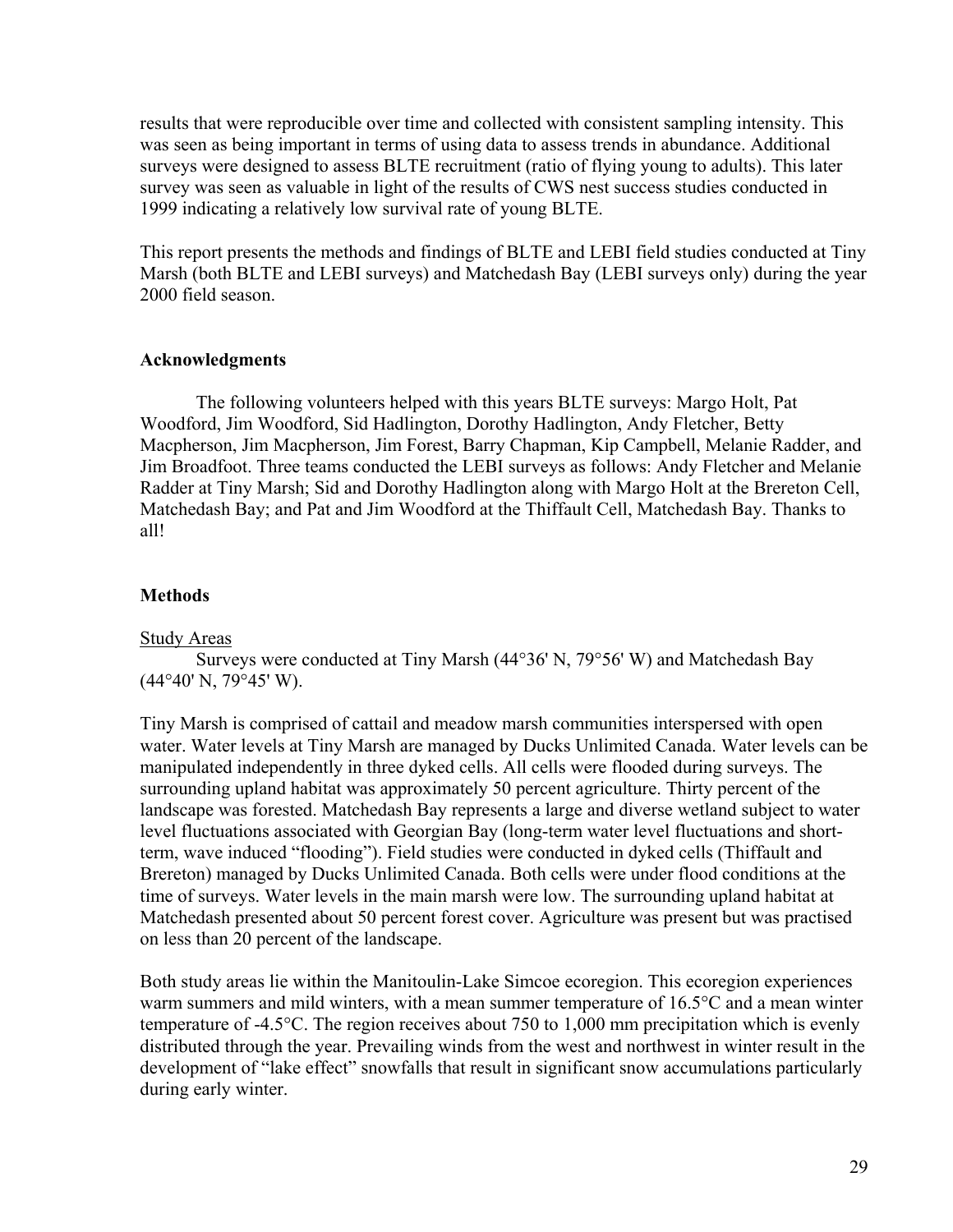The region was submerged under glacial Lake Algonquin during the recession of the Wisconsin Ice Age (about 10,000 years ago). Soils reflect the regions geological history: the carbonate-rich soils were developed from the underlying limestone parent material (bedrock); the clays and silts are a result of glacial lake formation and recession; and the accumulated organic matter is a product of its more recent history as marshland.

## **Survey Techniques**

## Point Counts

A monitoring program for LEBI was conducted at Tiny Marsh and Matchedash Bay between May 29 to June 19, 2000. There were two monitoring routes at both sites. Each route consisted of 10 observation/listening stations placed approximately 250 metres apart in suitable habitat. At each station tape recorded calls of LEBI were played for three minutes (3-15 second recordings of LEBI calls separated by 45 second intervals). Call responses were listened for during a two-minute period. The number of LEBI seen or heard was recorded. Three surveys, approximately a week apart were conducted on each route between May 29 and June 19.

Point counts were also used to sample BLTE at Tiny Marsh. We used the same point count stations that were set up to sample LEBI. The point count method employed 20 stations set up with a minimum distance of 250 metres between them. The number of terns observed within a semi-circle of 100 m radius from the station were counted for a period of five minutes. The point counts were done on June 12 and 13 and July 18, 19, 26, and 27. Point counts conducted in July were used to sample both flying adults and juveniles (to be used as an index of recruitment). Note: Casual observation of flying young and adult BLTE were conducted from Tiny Marsh's dyke system on July 24 and 29.

The following information was collected once at each point count station: water depth, average vegetation height, average stem density, and species composition of most abundant plants (Table 1).

## Black Tern Nest Survey

Tiny Marsh was surveyed intensively by crews of two observers using canoes between June 10 and 18. The marsh was segregated into six sampling areas, and one crew was assigned to each area. Observers recorded the total number of flying adult BLTE seen within their sampling area and the number of nests and eggs per nest. Maps were provided so observers could mark the location of nests.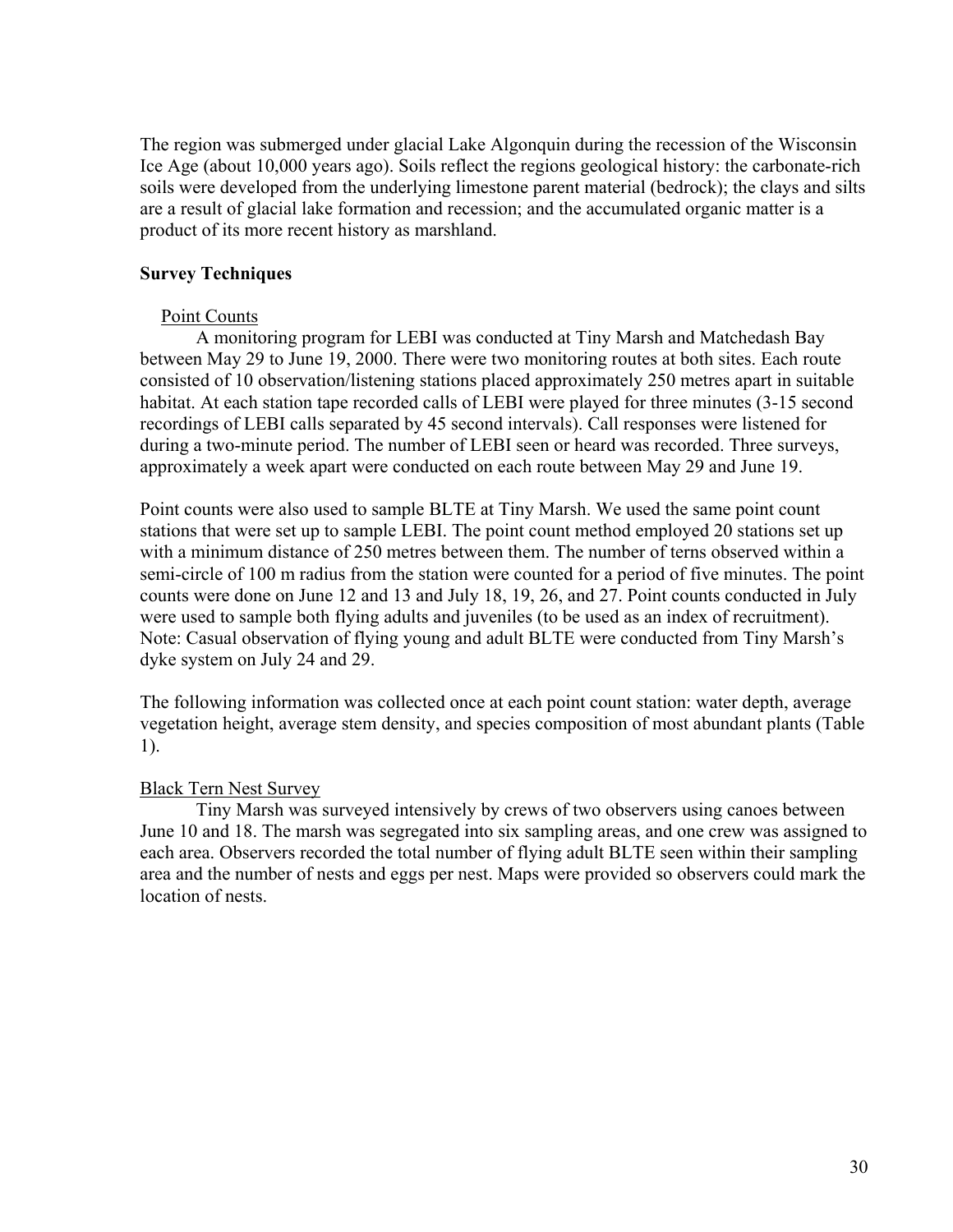## Data Analysis

Field data were entered to digital files using Microsoft Excel (Version 7.0). The Excel workbook BLTE\_Point\_Count\_2000.xls contains BLTE point count and nest survey data while the workbook file LEBI Point Count 2000.xls contains LEBI point count data. Summary data and parametric statistical tests were done using Excel. Non-parametric statistical tests were done using NCSS 97.

Frequency plots of data were inspected for correspondence to a normal distribution. Those data that conformed to "normality" were analysed using standard parametric statistical techniques. Those data that were clearly not normally distributed were analysed using non-parametric procedures – the Mann-Whitney U test for differences among medians. Statistical tests were evaluated using  $\alpha$  = 0.05 as the rejection criteria (i.e. tests with P > 0.05 were assumed not significant).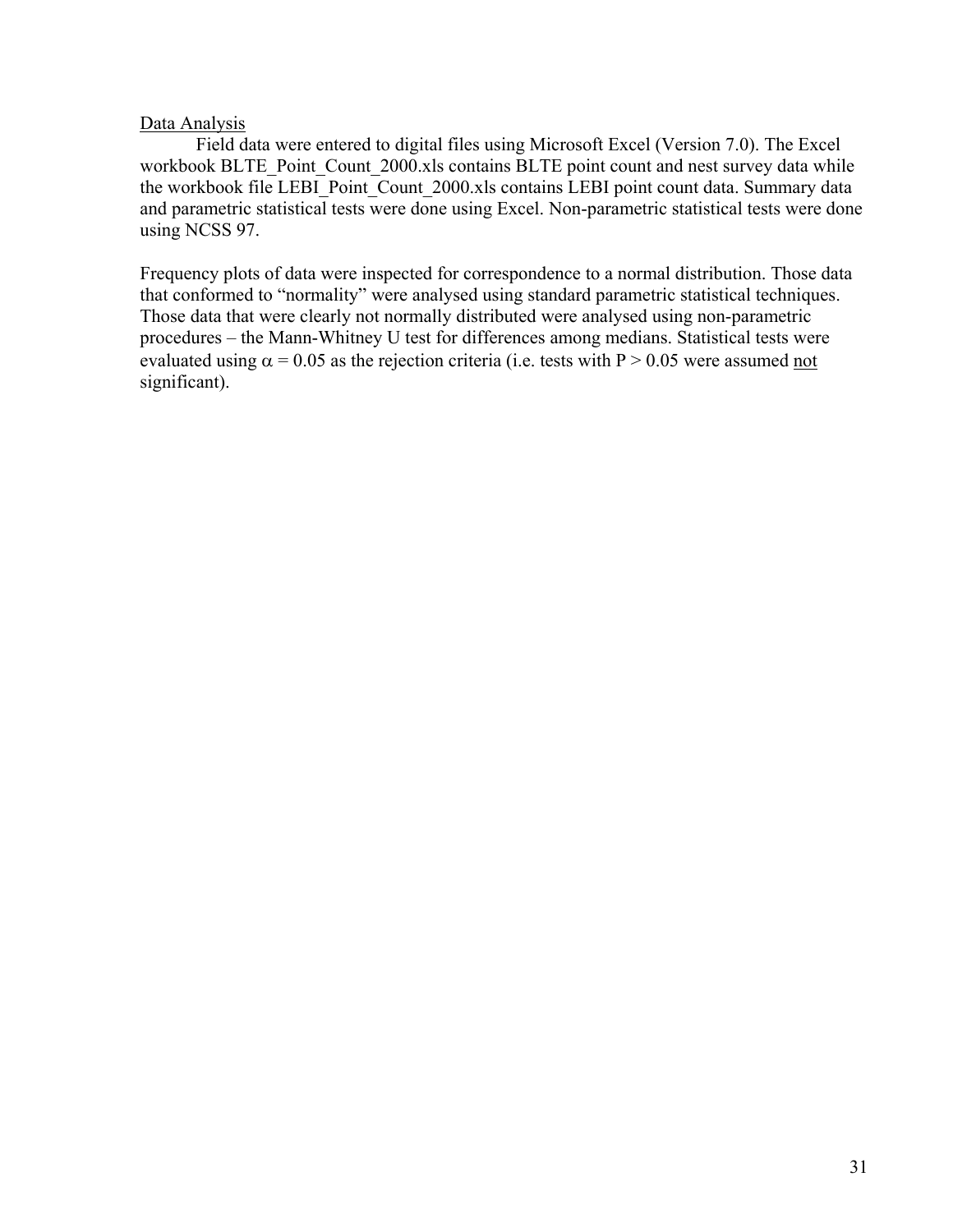|                   | Point          | Water            | Vegetation             | Stem                       |                                        |  |
|-------------------|----------------|------------------|------------------------|----------------------------|----------------------------------------|--|
| Location          | Count          |                  | Depth - cm Height - cm | Density                    | Species                                |  |
|                   | Station #      |                  |                        | $(\frac{\#}{\text{sq.m}})$ |                                        |  |
| Tiny Marsh        | 1              | 61               | $0 - 91$               | < 100                      | White and yellow waterlily, bulrush    |  |
| <b>Tiny Marsh</b> | $\overline{2}$ | 91               | $0 - 91$               | < 100                      | Yellow waterlily, cattail              |  |
| <b>Tiny Marsh</b> | 3              | 60               | $0 - 60$               | < 100                      | Cattail, yellow waterlily              |  |
| <b>Tiny Marsh</b> | 4              | 46               | $0 - 91$               | < 100                      | Pondweed, white waterlily, bulrush     |  |
| <b>Tiny Marsh</b> | 5              | 60               | $0 - 60$               | < 100                      | Pondweed, white waterlily, bulrush     |  |
| Tiny Marsh        | 6              | 46               | $0 - 20$               | < 100                      | Pondweed, pickerelweed                 |  |
| <b>Tiny Marsh</b> | $\overline{7}$ | 31               | $0 - 91$               | < 100                      | Bulrush, ywllow waterlily, pondweed    |  |
| <b>Tiny Marsh</b> | $8\,$          | 60               | $0 - 60$               | < 100                      | Pondweed, bulrush                      |  |
| <b>Tiny Marsh</b> | 9              | 60               | $0 - 90$               | < 100                      | Pondweed, bulrush                      |  |
| <b>Tiny Marsh</b> | 10             | 15               | $0 - 60$               | < 100                      | Bulrush, sedge, pondweed               |  |
| <b>Tiny Marsh</b> | 11             | 31               | $0 - 46$               | < 100                      | White waterlily, grasses               |  |
| <b>Tiny Marsh</b> | 12             | 15               | 60                     | >100                       | Grasses                                |  |
| <b>Tiny Marsh</b> | 13             | 15               | $0 - 51$               | < 100                      | Grasses/sedges, yellow waterlilly      |  |
| <b>Tiny Marsh</b> | 14             | 60               | $0 - 91$               | < 100                      | Cattails, white waterlily              |  |
| <b>Tiny Marsh</b> | 15             | 60               | $0 - 60$               | < 100                      | Bulrush, white waterlily, pickerelweed |  |
| <b>Tiny Marsh</b> | 16             | 60               | $0 - 91$               | < 100                      | Cattail, white waterlily               |  |
| <b>Tiny Marsh</b> | 17             | 60               | $0 - 122$              | < 100                      | Pondweed, cattail                      |  |
| Tiny Marsh        | 18             | 76               | $0 - 91$               | < 100                      | Bulrush, cattail, white waterlily      |  |
| <b>Tiny Marsh</b> | 19             | 60               | $0 - 91$               | < 100                      | Cattail, white waterlily               |  |
| <b>Tiny Marsh</b> | 20             | 60               | $0 - 91$               | < 100                      | Cattail, white waterlily               |  |
| <b>Brereton</b>   | 11             | 21               | water                  | NA                         | Cattail $-15$ m across                 |  |
| <b>Brereton</b>   | 12             | 14               | 170                    | >100                       | Cattail                                |  |
| <b>Brereton</b>   | 13             | 14               | 190                    | 62                         | Cattail                                |  |
| <b>Brereton</b>   | 14             | 30               | water                  | >100                       | Cattail                                |  |
| <b>Brereton</b>   | 15             | 39               | water                  | >100                       | Cattail                                |  |
| <b>Brereton</b>   | 16             | 18               | 200                    | >100                       | Cattail                                |  |
| <b>Brereton</b>   | 17             | 18               | water                  | NA                         | Cattail $-15$ m across                 |  |
| <b>Brereton</b>   | 18             | 28               | water                  | NA                         | Cattail $-15$ m across                 |  |
| <b>Brereton</b>   | 19             | $\boldsymbol{0}$ | 91                     | >100                       | Cattail                                |  |
| <b>Brereton</b>   | 20             | $\boldsymbol{0}$ | 65                     | >100                       | Cattail                                |  |
| Thiffault         | 1              | 8                | 100                    | 34                         | Cattail (Typha x glauca)               |  |
| Thiffault         | $\overline{2}$ | 8                | 70                     | 5                          | Cattail (Typha x glauca)               |  |
| Thiffault         | 3              | 10               | $\boldsymbol{0}$       | $\boldsymbol{0}$           | Grasses                                |  |
| Thiffault         | 4              | 1.5              | 170                    | 30                         | Cattail                                |  |
| Thiffault         | 5              | 7.5              | 200                    | 50                         | Cattail                                |  |
| Thiffault         | 6              | 11               | 100-200                | 40                         | Cattail                                |  |
| Thiffault         | 7              | $\boldsymbol{0}$ | 100-160                | 8                          | Mostly dead vegetation                 |  |
| Thiffault         | 8              | $\boldsymbol{0}$ | 150                    | 30                         | Same as station #7                     |  |
| Thiffault         | 9              | 0.5              | 150                    | 40                         | Grass, cattail                         |  |
| Thiffault         | 10             | 0.1              | 150                    | 20-40                      | Cattail, grass                         |  |

Table 1. Habitat and water conditions at point count stations used to assess BLTE and LEBI populations at Tiny Marsh and Matchedash Bay during year 2000 field surveys.

 $\mathcal{L}(\mathcal{L})$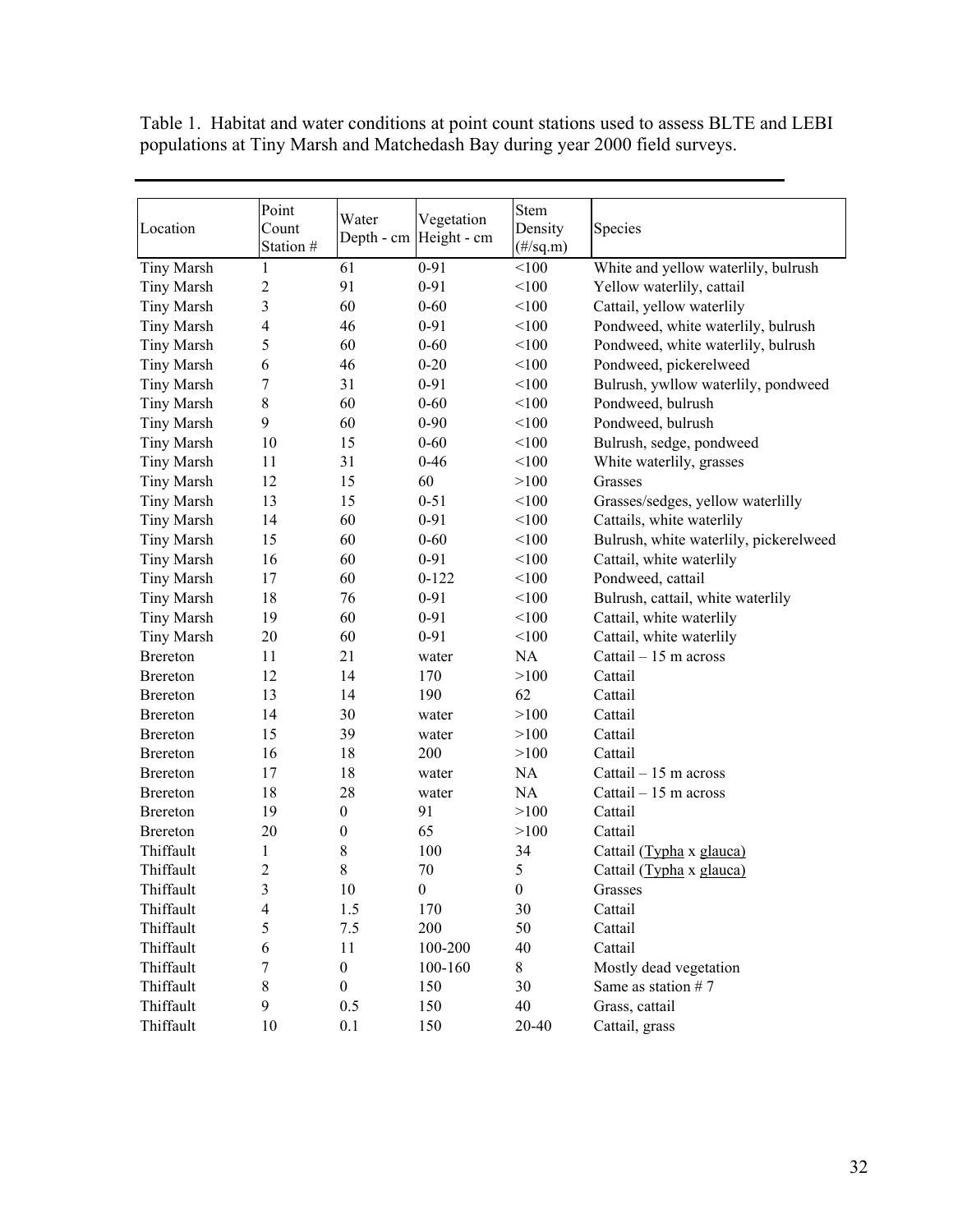#### **Results of Black Tern Surveys at Tiny Marsh**

#### BLTE Nest Survey

Tiny Marsh was segregated into six sections to conduct nest surveys. Each section was surveyed once between June 10 and June 18. Surveys were conducted by groups of two volunteers using canoes.

A total of 432 flying BLTE and 95 BLTE nests was observed. A correlation was evident between the count of flying adult Black Terns and the number of nests found  $(P < 0.05$ , Figure 1). Data for this relationship were compiled for each cell sampled in the marsh  $(n = 6)$ .



Figure 1. Relationship between counts of flying Black Terns and Black Tern nests observed during June 2000 canoe surveys.

We observed an average of 2.32 eggs/nest  $(SD = 0.890)$ . The number of eggs per nest did not differ among the six sampling areas (ANOVA,  $P = 0.4896$ ).

#### BLTE Point Count Survey

On average, 5.28 flying adult Black Terns were observed per station on six surveys conducted between June 12 and July 27 (SD = 4.551, n = 60, minimum = 0, maximum = 22).

The July surveys were designed to sample flying juvenile Black Terns as well as adults. An average of 0.425 flying juvenile Black Terns was observed per station during four surveys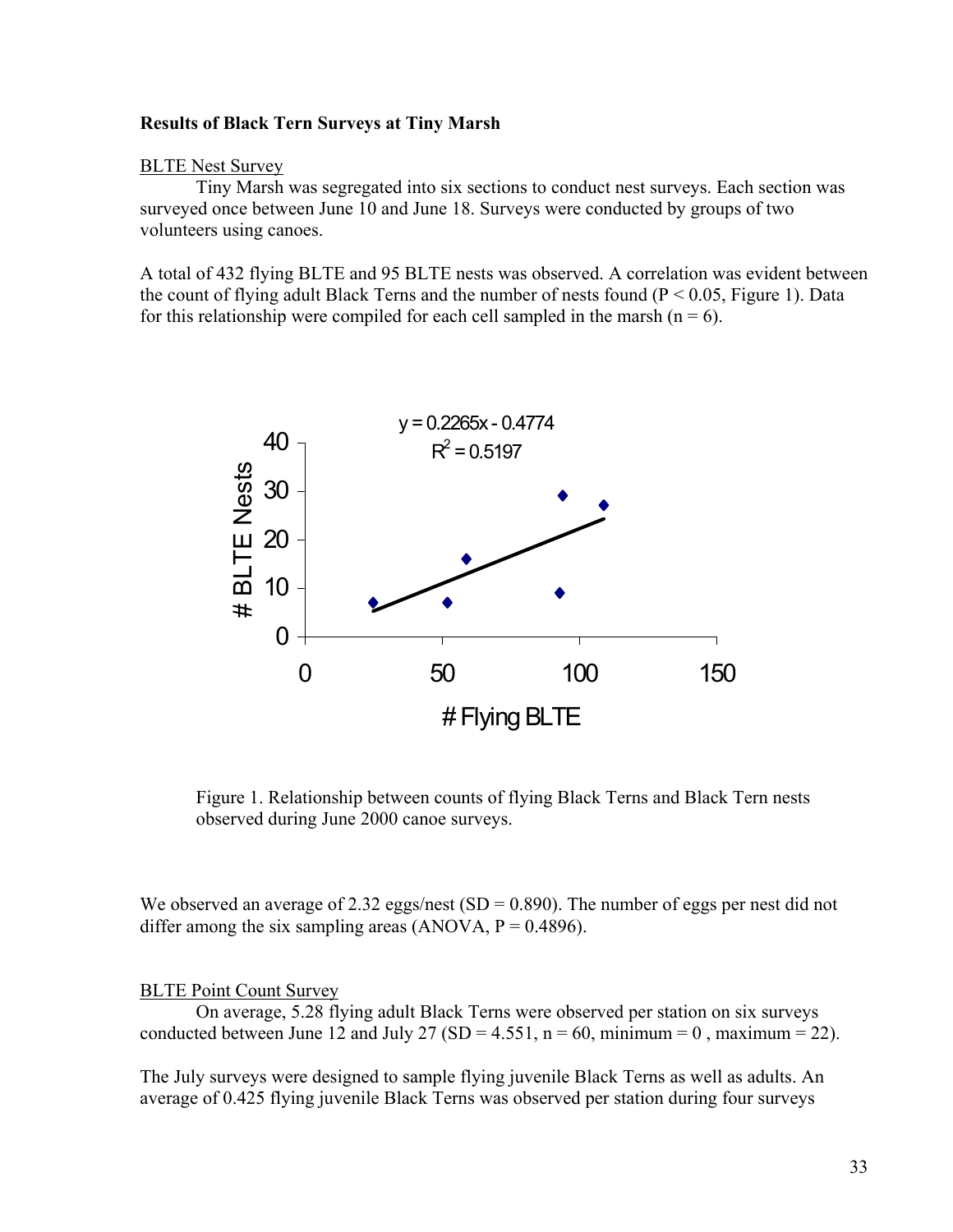conducted between July 18 and July 27 (SD =  $0.7808$ , n = 40). During the same time period an average of 5.00 flying adults were observed per station (SD = 4.646,  $n = 40$ ). These data indicate an average ratio of 8.5 juveniles per 100 adults  $(= 0.425/5.00 \times 100)$ . Casual observations made from Tiny Marshes dykes of flying adult and juvenile Black Terns on July 24 and 29 indicated a ratio of 52.5 juveniles per 100 adults.

## **Least Bittern, Tiny Marsh and Matchedash Bay**

## LEBI Point Count Survey

Tiny Marsh data indicated an average of 0.133 Least Bittern call responses per station  $(SD = 0.6687, n = 60, \text{ minimum } 0, \text{ maximum } 2)$ . Least Bittern abundance appeared to be higher within the Thiffault cell at Matchedash Bay than at Tiny Marsh with an average call response of 0.667 per station (SD = 1.0613, n = 30, minimum = 0, maximum = 4) (Mann-Whitney U, P = 0.00163). No differences in call response were evident among Tiny Marsh and Matchedash Bay's Brereton cell (mean call response  $0.367/\text{station}$ , SD =  $0.6687$ , n = 30, minimum = 0, maximum = 2) (Mann-Whitney U,  $P = 0.0654$ ) or among Matchedash Bay cells, Brereton, and Thiffault (Mann-Whitney U,  $P = 0.2406$ ).

## **Discussion**

## Black Tern Surveys, Tiny Marsh

Year 2000's BLTE surveys at Tiny Marsh represented a significant move forward for MTM in terms of its approach to monitoring. By employing point count methods, MTM will be able to reproduce this year's results spatially (same stations used through time) and in terms of sampling effort. This will allow MTM to track changes in BLTE abundance over time. Segregating the marsh into six sections for the purposes of conducting flying adult and nest surveys and assigning a single crew of two observers to each section will help establish reproducible nest survey results with consistent effort as well. Again, MTM will be able to use yearly data as an index to BLTE nest abundance.

BLTE point count data proved to be reasonable for analysis in that very few observation sessions resulted in zero counts and the data showed a clear "central tendency" (contrast this with LEBI point count survey data, see discussion below). Consequently, summary data can be comfortably reported in terms of mean, standard deviation, etc., and data can be analysed using parametric statistical techniques. This statement applies most strongly to flying adult BLTE data. Minor "distribution" problems were observed for flying juvenile data collected in July (more zero count records).

The correlation between flying adults counted and the number of BLTE nests found was reasonably strong. In this approach to analysis we assumed that data from each sampling area represented an independent count. This is probably realistic, even though BLTE can easily traverse the entire marsh relatively quickly, since counts were made by observers on different days, flying adults counted were those that mobbed observers when they neared nest sites (presumably local birds involved), the survey in each cell was only conducted once (no chance of learning to mob approaching survey crews based on past experience), and observers did not spend long in nest sites (low chance of drawing additional BLTE from other areas of the marsh).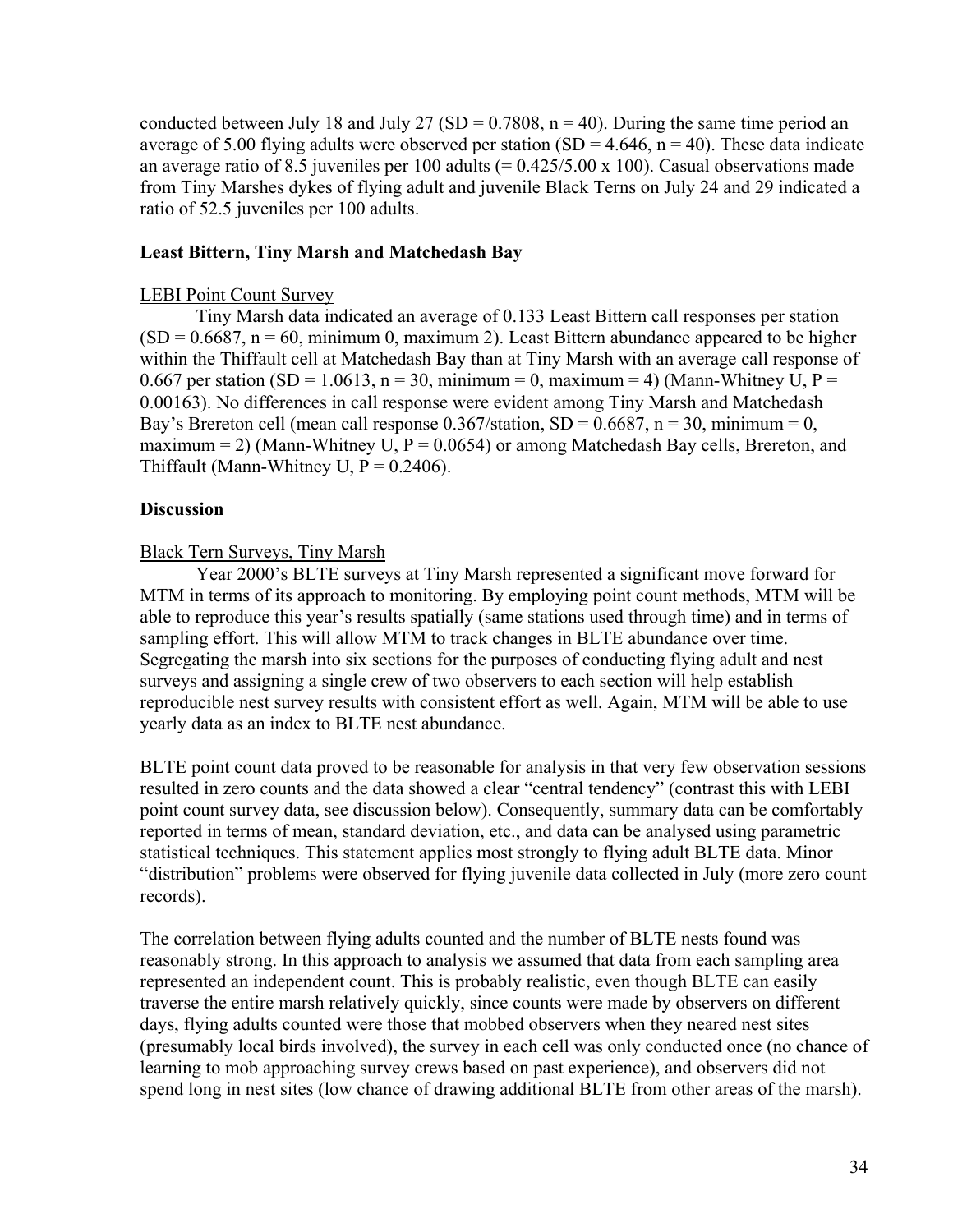With additional years of data we will be able to assess differences in the ratio of flying adult BLTE to BLTE nests within different areas of Tiny Marsh. This information, when combined with habitat data, may shed light on conditions that represent low or high quality nesting habitat.

The interest in finding the relationship between flying BLTE and number of BLTE nests stems from a desire to be able to convert data collected in the past at Tiny Marsh as simply the number of flying adult BLTE to an estimate of number of nests. Also, the ratio of flying adults to nests may indicate either the strength of a given years breeding effort and/or an ingress/egress of BLTE to/from other wetlands. This year's estimate of the ratio of flying BLTE to nests was 4.55. The implication is that, like in most bird populations, there is a large pool of unmated adults in the population. The ratio of unmated BLTE may change for various reasons, including changes in marsh habitat (availability of suitable nest sites, changes in food availability, etc.), increases in local breeding population, and an influx of BLTE from other marshes. By tracking this ratio through time, MTM may be able to contribute to the understanding of BLTE nesting dynamics. Since some of the cells at Tiny Marsh are drawn down periodically, as part of Ducks Unlimited long-term marsh management, conditions exist to evaluate the response of BLTE to reduced nest site availability. Interesting questions emerge: Will the number of adult BLTE occupying the marsh during the breeding season decline and the proportion of the population breeding remain the same, or will the number of adult BLTE remain the same and the proportion breeding decline? Records of both flying adult BLTE and BLTE nests will allow understanding of these aspects of BLTE spatial behaviour and population dynamics.

The results of our BLTE recruitment study are interesting but difficult to evaluate. It appears that the marsh only recruited about 8.5 juveniles per every 100 adults into the population in mid-July 2000. With no comparative data, little can be made of this statistic other than to infer relatively heavy losses of BLTE during the egg stage, newly hatched stage, and/or pre-flight stage. This heavy loss was indicated during 1999 field surveys conducted at Tiny Marsh by the CWS (Weseloh, pers. comm*.*). Whether this level of recruitment is low and indicative of a declining population can be partly answered using an age-structured BLTE population model. The question to be asked of the model would be: is this level of recruitment sustainable given the rates of mortality expected in the adult population? It is not known if a suitable model exists or if the adult mortality data needed to run such a model are available.

## Least Bittern, Tiny Marsh and Matchedash Bay

The year 2000 point count surveys represent MTM's first attempt to monitor LEBI populations at either Tiny Marsh or Matchedash Bay. Consequently, no local comparative data are available.

The point count method developed appeared suitable to the task in that LEBI responses were recorded. However, the number of responses at each station was typically zero. This presents considerable difficulty when attempting to analyse these data. The proportion of zero counts resulted in a highly skewed frequency distribution from which to derive descriptive statistics. This situation typically results when surveys are applied to sample items having relatively low abundance. It undoubtedly plagues point count sample designs applied to many relatively rare organisms. From an analytical standpoint, the implication of skewed distributions is failure of the assumption of normality, making invalid the application of parametric analytical procedures and